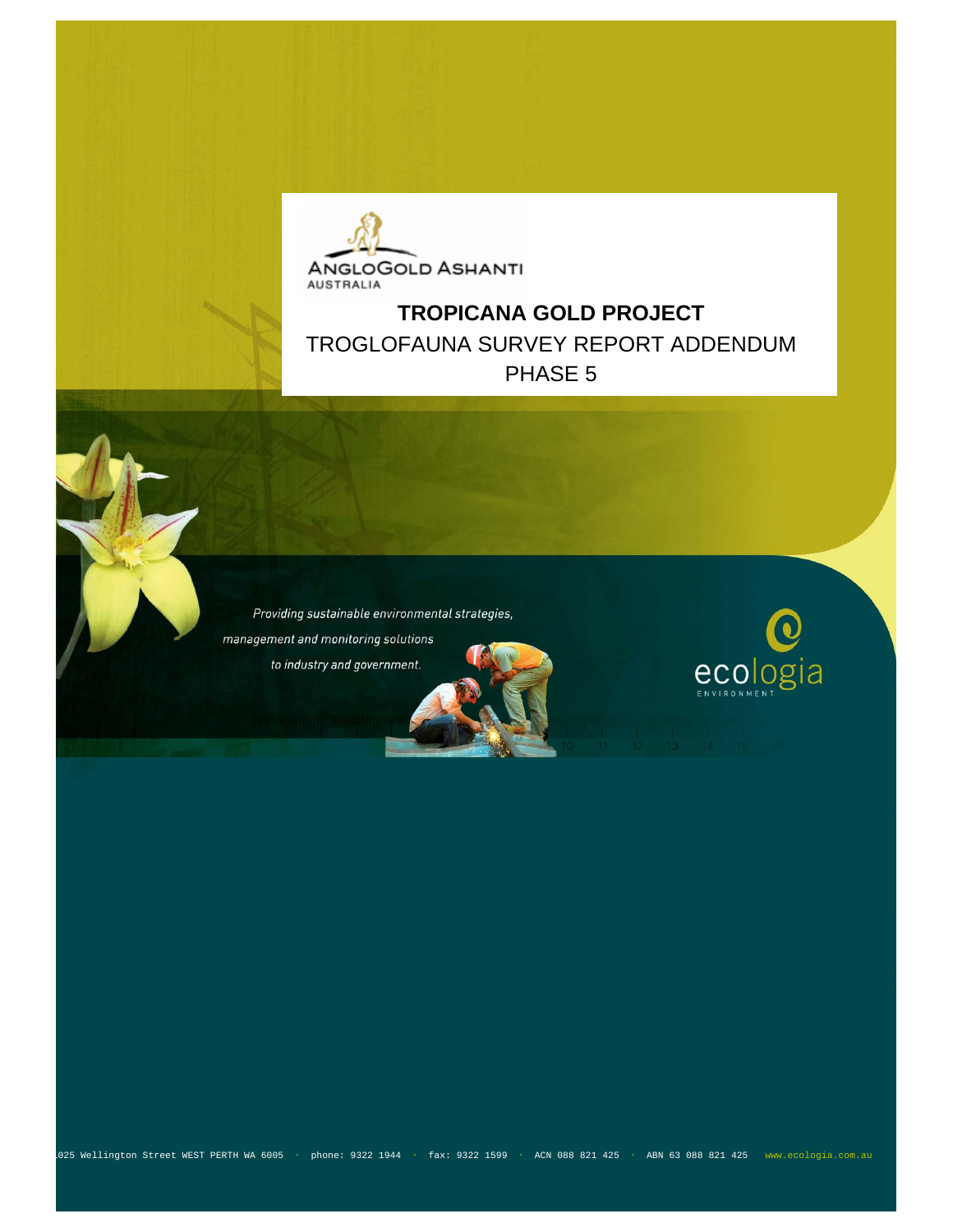# **TROPICANA GOLD PROJECT**

Troglofauna Survey Report Addendum PHASE 5 ADDITIONAL SURVEY RESULTS

**Tropicana Joint Venture** 





**29 July 2009**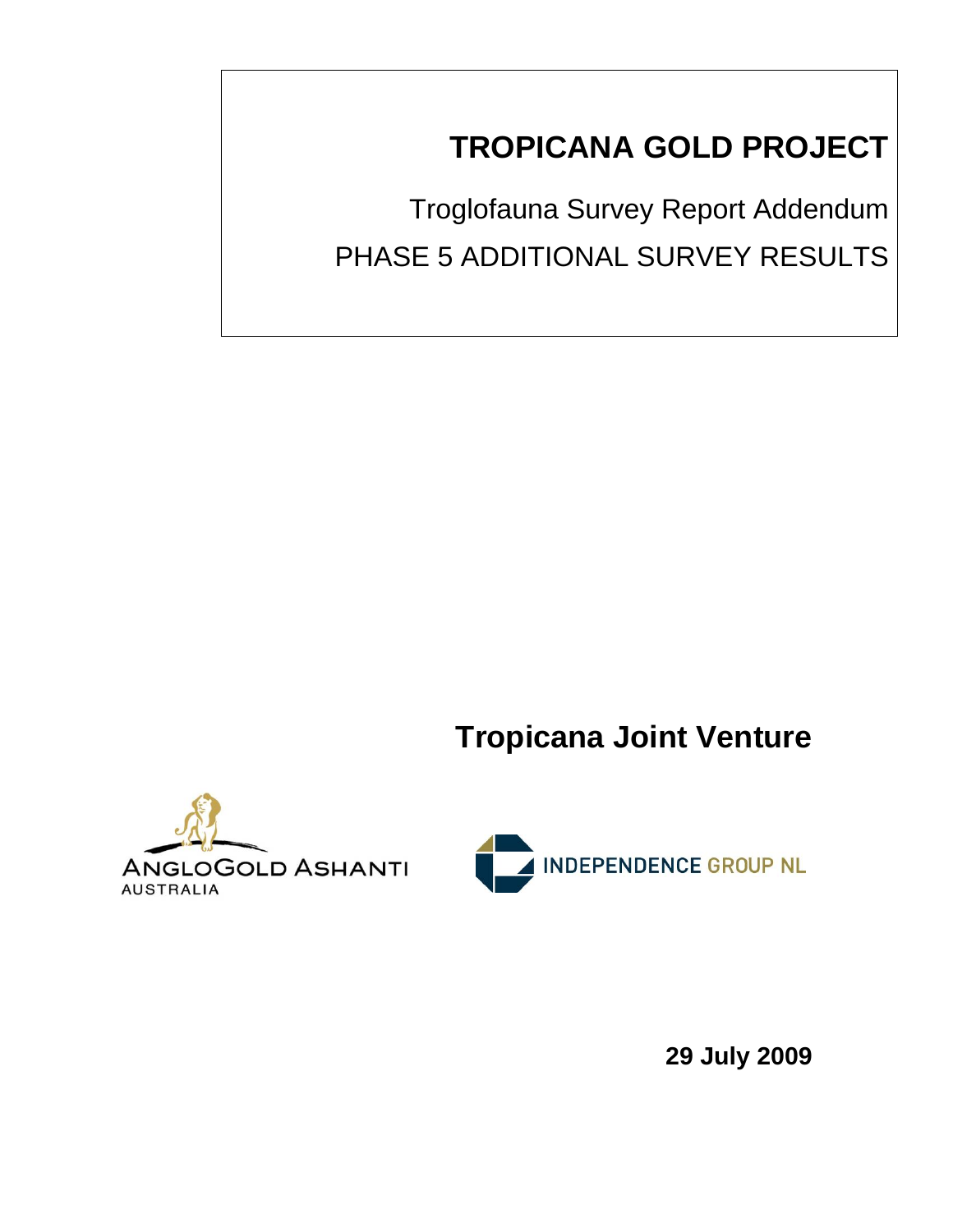| <b>Document Status</b> |                     |                   |                     |                                      |           |             |  |  |  |
|------------------------|---------------------|-------------------|---------------------|--------------------------------------|-----------|-------------|--|--|--|
| Rev                    |                     |                   |                     | <b>Approved for Issue</b>            |           |             |  |  |  |
| No.                    | Author              | <b>Reviewer/s</b> | Date                | <b>Distributed To</b><br><b>Name</b> |           | <b>Date</b> |  |  |  |
| А.                     | N.Thompson          |                   |                     |                                      |           |             |  |  |  |
| B                      | <b>B.</b> Greatwich | M. Davis          | 24/7/09<br>M. Davis |                                      | B. Bastow | 27/7/09     |  |  |  |
|                        |                     |                   |                     |                                      |           |             |  |  |  |

*ecologia* **Environment (2009).** Reproduction of this report in whole or in part by electronic, mechanical or chemical means including photocopying, recording or by any information storage and retrieval system, in any language, is strictly prohibited without the express approval of AngloGold Ashanti Australia Pty Ltd and/or *ecologia* Environment.

#### *Restrictions on Use*

This report has been prepared specifically for AngloGold Ashanti Australia Pty Ltd. Neither the report nor its contents may be referred to or quoted in any statement, study, report, application, prospectus, loan, or other agreement document, without the express approval of AngloGold Ashanti Australia Pty Ltd and/or *ecologia* Environment.

#### *ecologia* **Environment**

1025 Wellington Street WEST PERTH WA 6005 Phone: 08 9322 1944 Fax: 08 9322 1599 Email: admin@ecologia.com.au

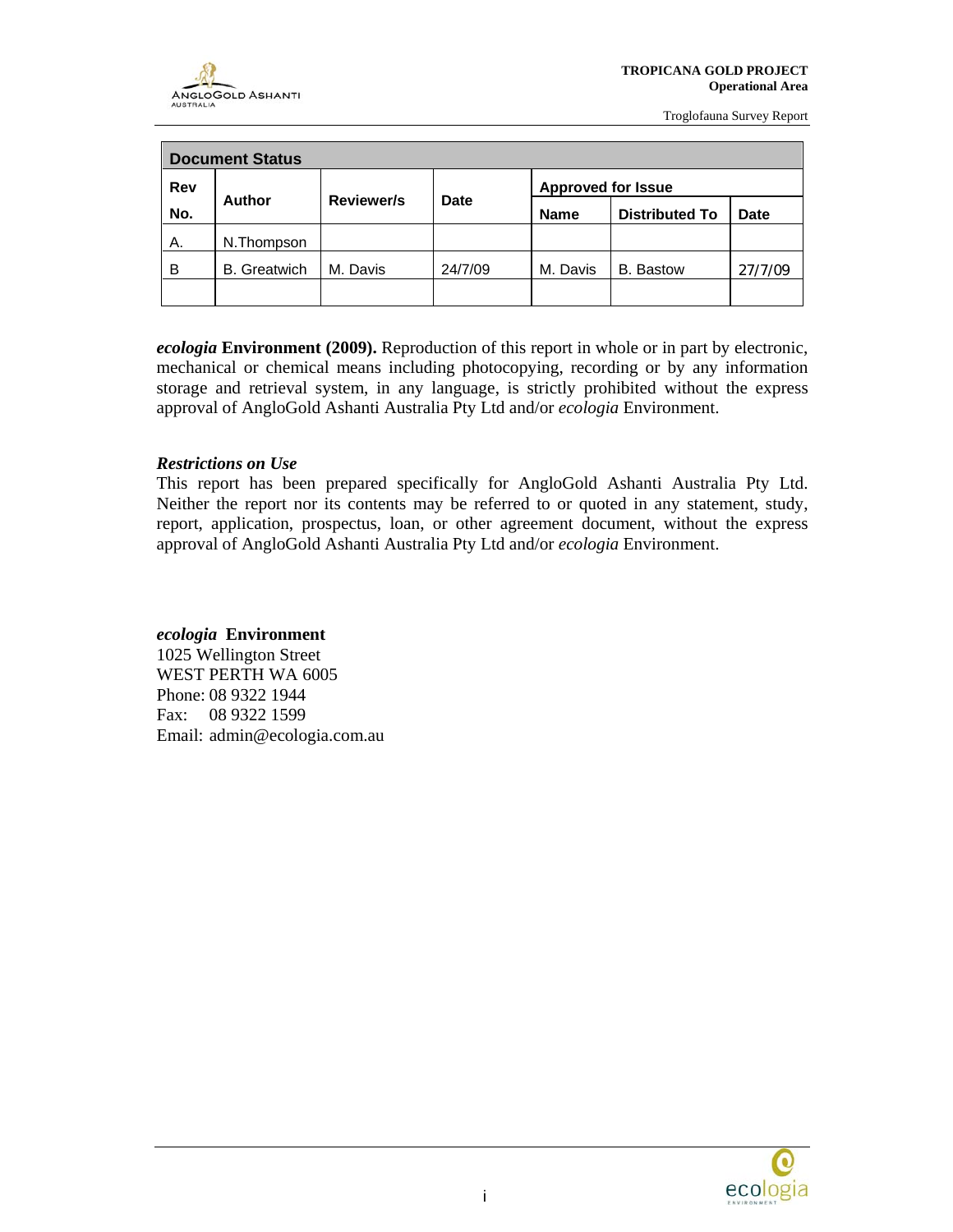

### **Table of Contents**

| 1.0   |                                                                        |  |
|-------|------------------------------------------------------------------------|--|
| 2.0   |                                                                        |  |
| 2.1   |                                                                        |  |
| 2.1.1 | Isopods (Phylum Arthropoda, Subphyllum Crustacea, Class Malacostraca)3 |  |
|       |                                                                        |  |
| 2.1.3 |                                                                        |  |
| 2.2   |                                                                        |  |
| 3.0   |                                                                        |  |
| 4.0   |                                                                        |  |
| 5.0   |                                                                        |  |
|       |                                                                        |  |
|       |                                                                        |  |

### **Tables**

| Table 1 |  |
|---------|--|
| Table 2 |  |
| Table 3 |  |
| Table 4 |  |
| Table 5 |  |

## **Figures**

| Figure 1 |                                                                 |  |
|----------|-----------------------------------------------------------------|--|
| Figure 2 |                                                                 |  |
| Figure 3 | Map Showing Troglofauna Specimen Locations and Regolith Units 7 |  |
| Figure 4 |                                                                 |  |

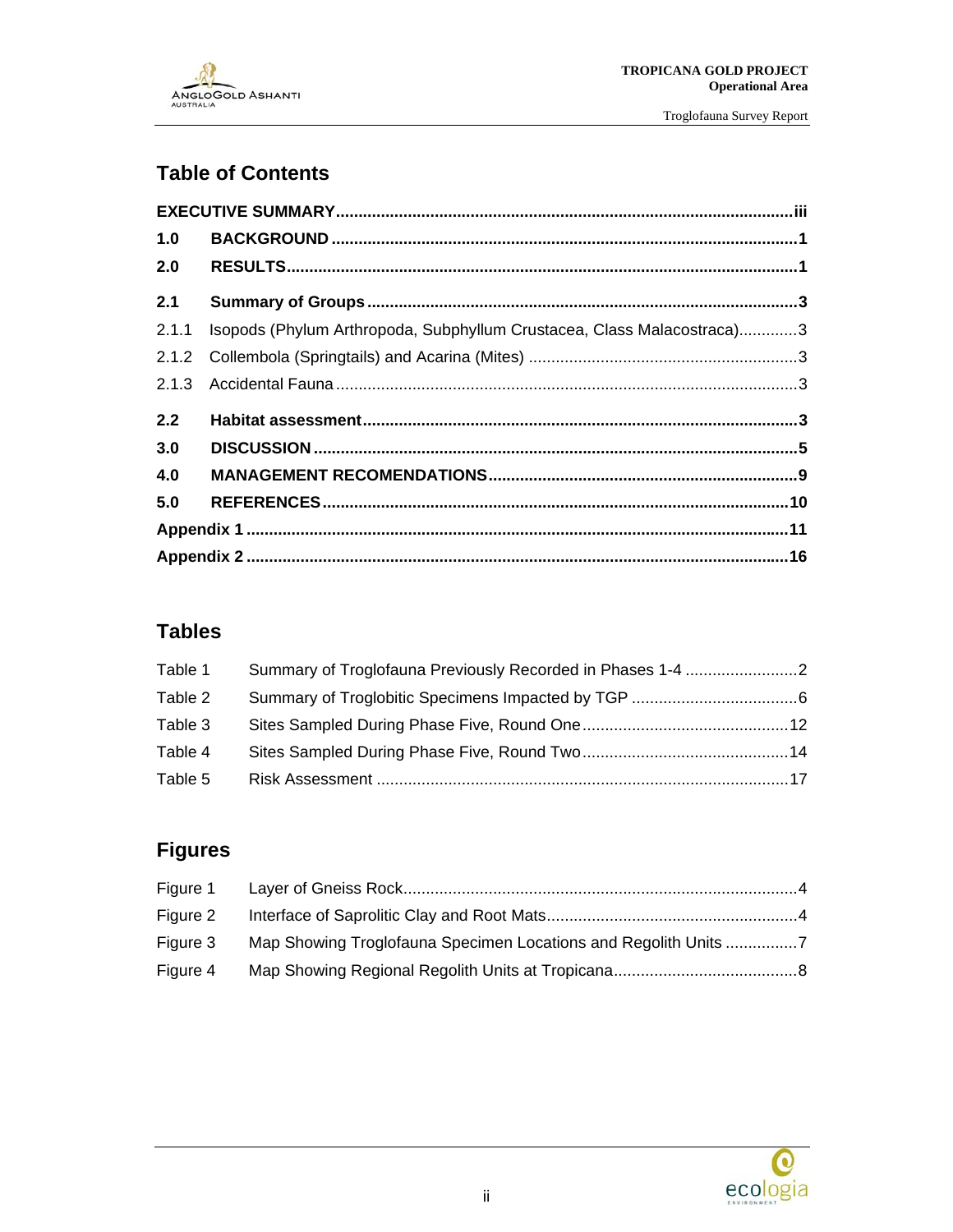

### **EXECUTIVE SUMMARY**

The troglofauna survey carried out at the Tropicana Gold Project (TGP) Area for the Tropicana Joint Venture confirmed the presence of troglofauna within the TGP operational area both within and outside the mine and infrastructure footprint. Most species collected have been found inside the proposed mining area (troglobitic dipluran and centipede) where they would be directly impacted by mining activities, therefore the impact to the troglobitic community from the TGP development was considered potentially significant. Further surveying for troglofauna was therefore recommended and subsequently implemented in areas outside the mine and infrastructure footprint to account for the troglobitic dipluran and centipede.

In spite of the extensive sampling efforts, the additional surveying to date (Phase 5) has not identified further troglobitic specimens occurring outside the project area. Consequently, a review of the habitat in which the troglofauna specimens were found inside the TGP area was conducted instead. The results of the review showed that troglofauna occurred in regolith habitats which extend well outside the TGP area. The troglobitic communities are, therefore, also considered likely to extend outside the TGP area.

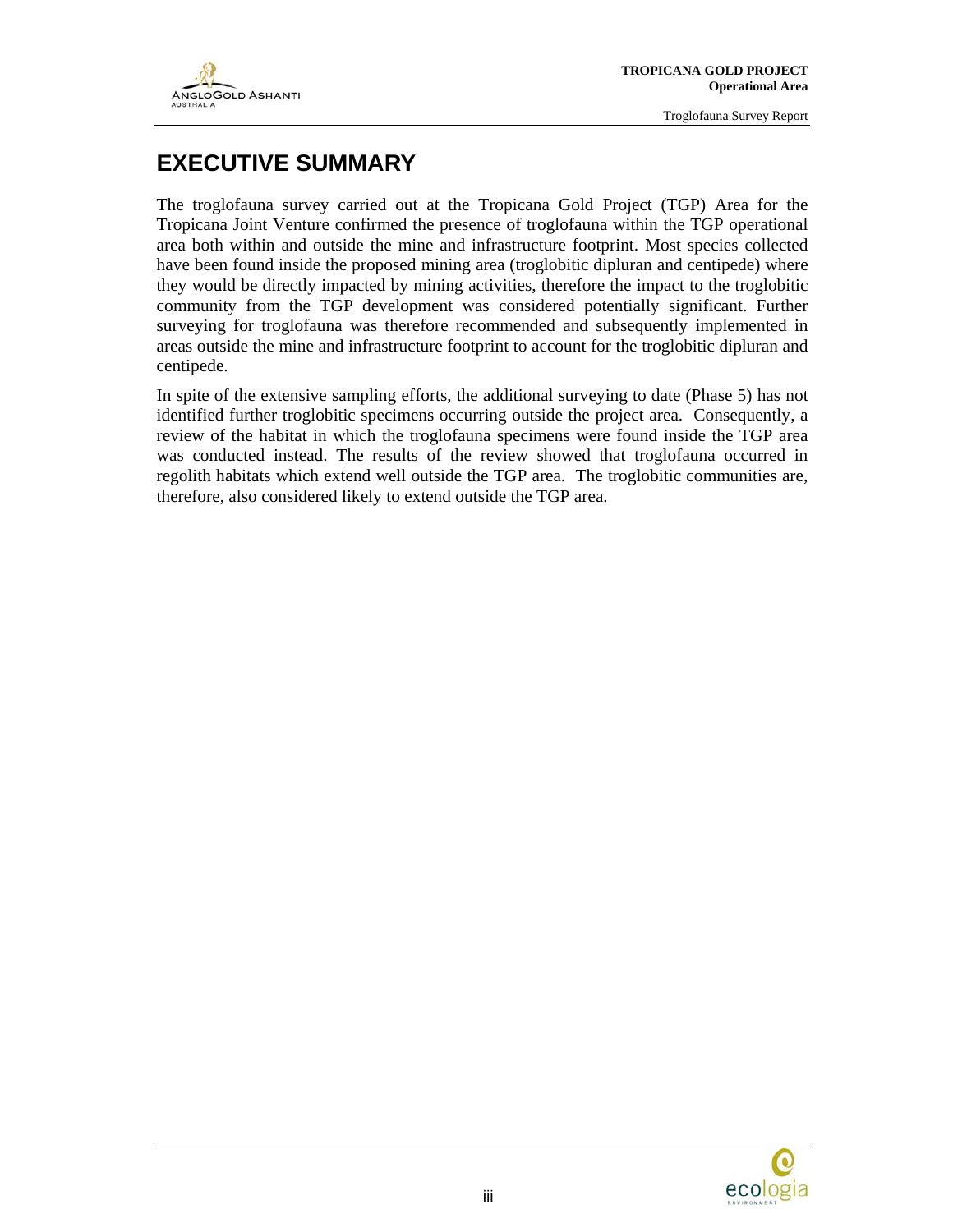

### **1.0 BACKGROUND**

The troglofauna survey carried out at the Tropicana Gold Project (TGP) Area for the Tropicana Joint Venture confirmed the presence of troglofauna within the TGP operational area both within and outside the mine and infrastructure footprint. Most species collected to date have been found inside the proposed mining area where they will be directly impacted by mining activities, therefore the impact to the troglobitic community from the TGP development is potentially significant. Further surveying for troglofauna was therefore recommended in areas outside the mine and infrastructure footprint to account for the troglobitic dipluran and centipede.

## **2.0 RESULTS**

Phase five additional sampling has yielded over 1,000 invertebrate specimens representing six orders, none of which were troglobitic. These include: Coleoptera (Rove and Carpet beetles); Diptera (biting midges); Acari (mites); Collembola (springtails); Hymenoptera (ants) and Isopoda (slaters). The isopods were found to be subterranean dwellers but not troglobitic (S. Judd, pers.comm., 2009). The rest of the specimens were classified as accidentals.

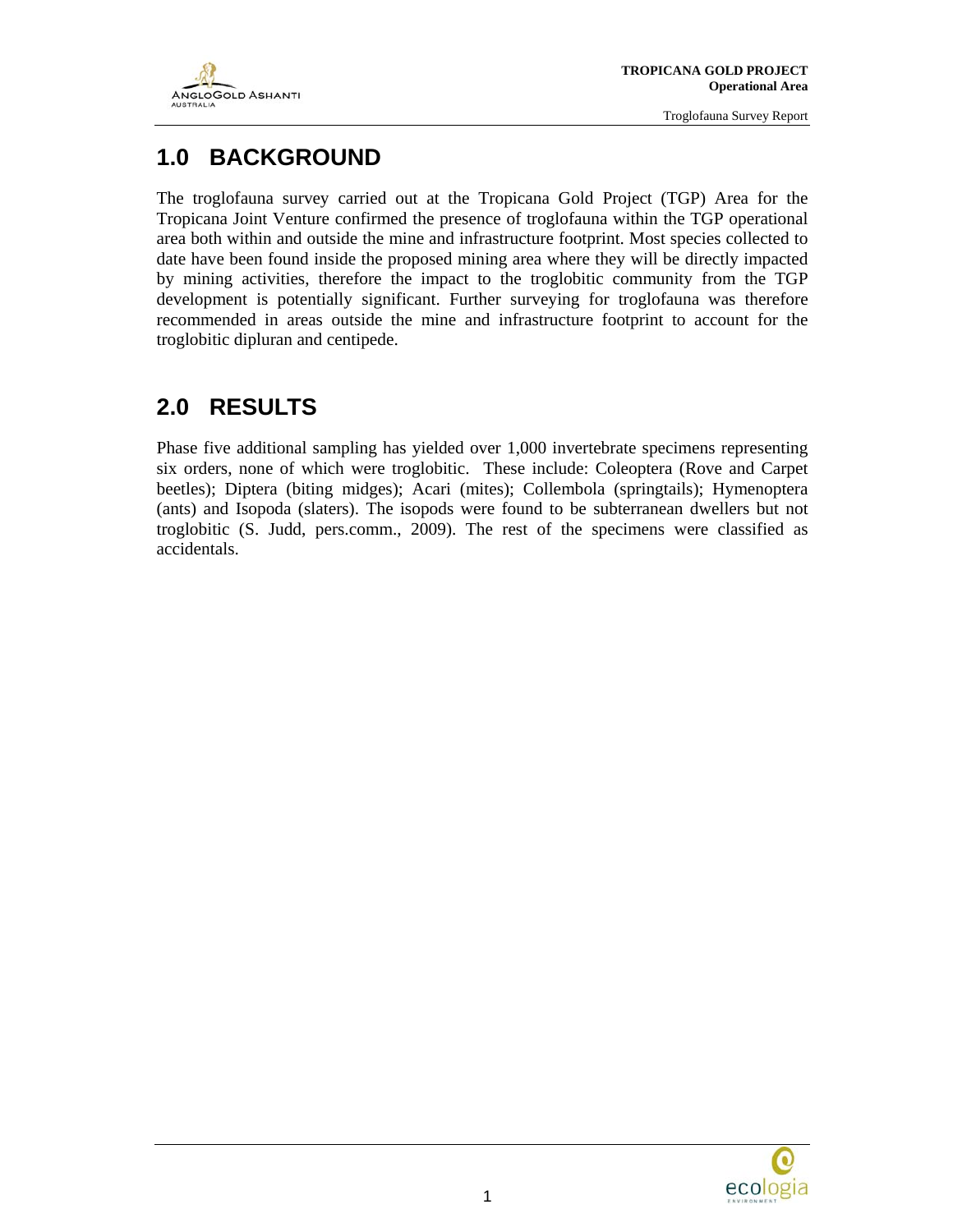

| Organism                  | Total #        | Code    | <b>Institution</b> | <b>Expert</b> | <b>Hole ID</b>     | <b>Depth</b><br>(m) | <b>Location</b> |
|---------------------------|----------------|---------|--------------------|---------------|--------------------|---------------------|-----------------|
| Diplura<br>(diplurans)    | 1              | 865_002 | <b>WAM</b>         | W. Humphreys  | <b>TPA 3981</b>    | 20                  | Inside          |
| Chilopoda<br>(centipedes) | $\mathbf{1}$   | 858_023 | <b>WAM</b>         | W. Humphreys  | <b>TPMB</b><br>099 | stygo<br>$net*$     | Inside          |
| Isopoda (slaters)         | 1              | 858_021 | <b>WAM</b>         | W. Humphreys  | <b>TPMB</b><br>100 | stygo<br>$net*$     | Inside          |
| Isopoda (slaters)         | $\overline{c}$ | 865_015 | <b>WAM</b>         | W. Humphreys  | <b>TPD 057</b>     | 10                  | Inside          |
| Isopoda (slaters)         | 1              | 865_017 | <b>WAM</b>         | W. Humphreys  | <b>TPD 057</b>     | 20                  | Inside          |
| Isopoda (slaters)         | 1              | 865_014 | WAM                | W. Humphreys  | TPRC583            | 20                  | Inside          |
| Isopoda (slaters)         | 1              | 08:0248 | ecologia           | G. Whyte      | <b>TPA3977</b>     | 17                  | Inside          |
| Isopoda (slaters)         | 1              | 08:0845 | <b>ECU</b>         | S. Judd       | <b>TPA 4270</b>    | 13                  | Outside         |

Table 1 Summary of Troglofauna Previously Recorded in Phases 1-4 (note. none recorded from Phase 5)

\* recorded during stygofauna survey during November 2007. Stygofauna sampling involves deploying a 50 µl and a 150 µl mesh net into a drill hole down to the water column. Each net is deployed 3x and the contents collected, sieved and placed in vials of 70% ethanol with the samples being examined in the laboratory.

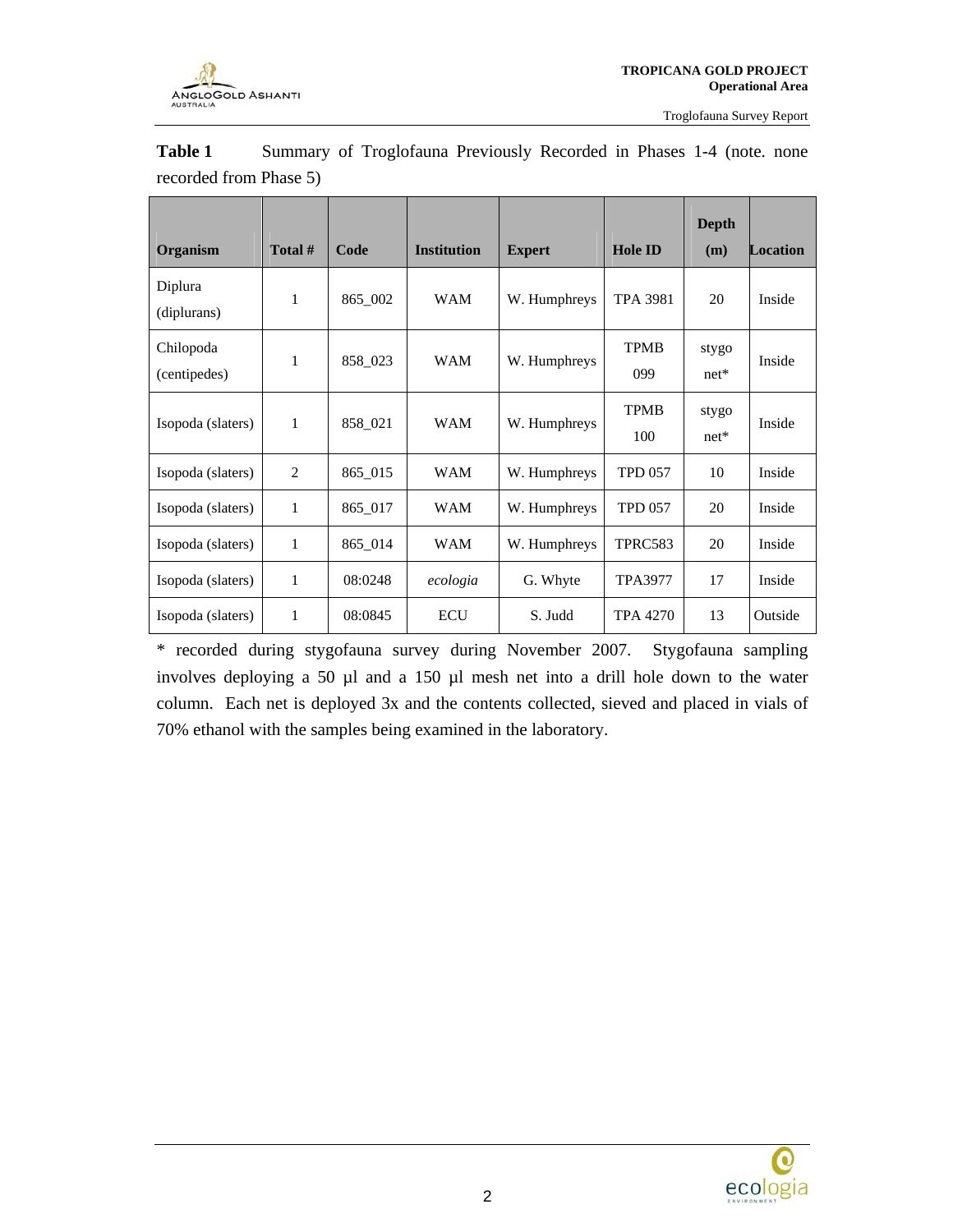

### **2.1 Summary of Groups**

### **2.1.1 Isopods (Phylum Arthropoda, Subphyllum Crustacea, Class Malacostraca)**

Two specimens were found: however, both had small eyespots and a small amount of pigmentation. Further examination by the isopod expert Dr Simon Judd (ECU) determined these to be subterranean dwellers but not troglobitic.

#### **2.1.2 Collembola (Springtails) and Acarina (Mites)**

Springtails and mites were recorded from a range of depths at several sites during the survey. Both groups inhabit the top layer of soil where they rely on decaying leaf matter for nutrition and are likely to be troglofiles or opportunistic feeders on the traps. Due to their typical near-surface habitat, they are not likely to be rare or restricted species and are therefore not unduly at threat from the mine and infrastructure footprint.

#### **2.1.3 Accidental Fauna**

A range of non-troglobitic invertebrate fauna were recorded, presumably accidentals which had fallen into the drill holes. These included beetles, biting midges, and various forms of larvae. These species were determined as not being troglobitic due to heavy pigmentation and/or well developed eyes and were thus excluded from further studies.

#### **2.2 Habitat assessment**

Previous examination of core samples from the vicinity of the original site (TPMB100) that yielded troglobitic species revealed no obvious habitat suitable for troglofauna colonisation. Only two zones showed some degree of porosity  $-$  a part of gneiss rock at 49 m bgl (Figure 1) and a layer of saprolitic clay with root mats of the surface vegetation, approximately 6- 7 m bgl (Figure 2). Given that distance to ground water is 30-40 m bgl, the porous part of the gneiss rock is submerged and thus unsuitable for troglofauna colonisation. Thus the relatively shallow interface of the saprolitic clay with root mats is potentially the only zone suitable for troglofauna habitation.

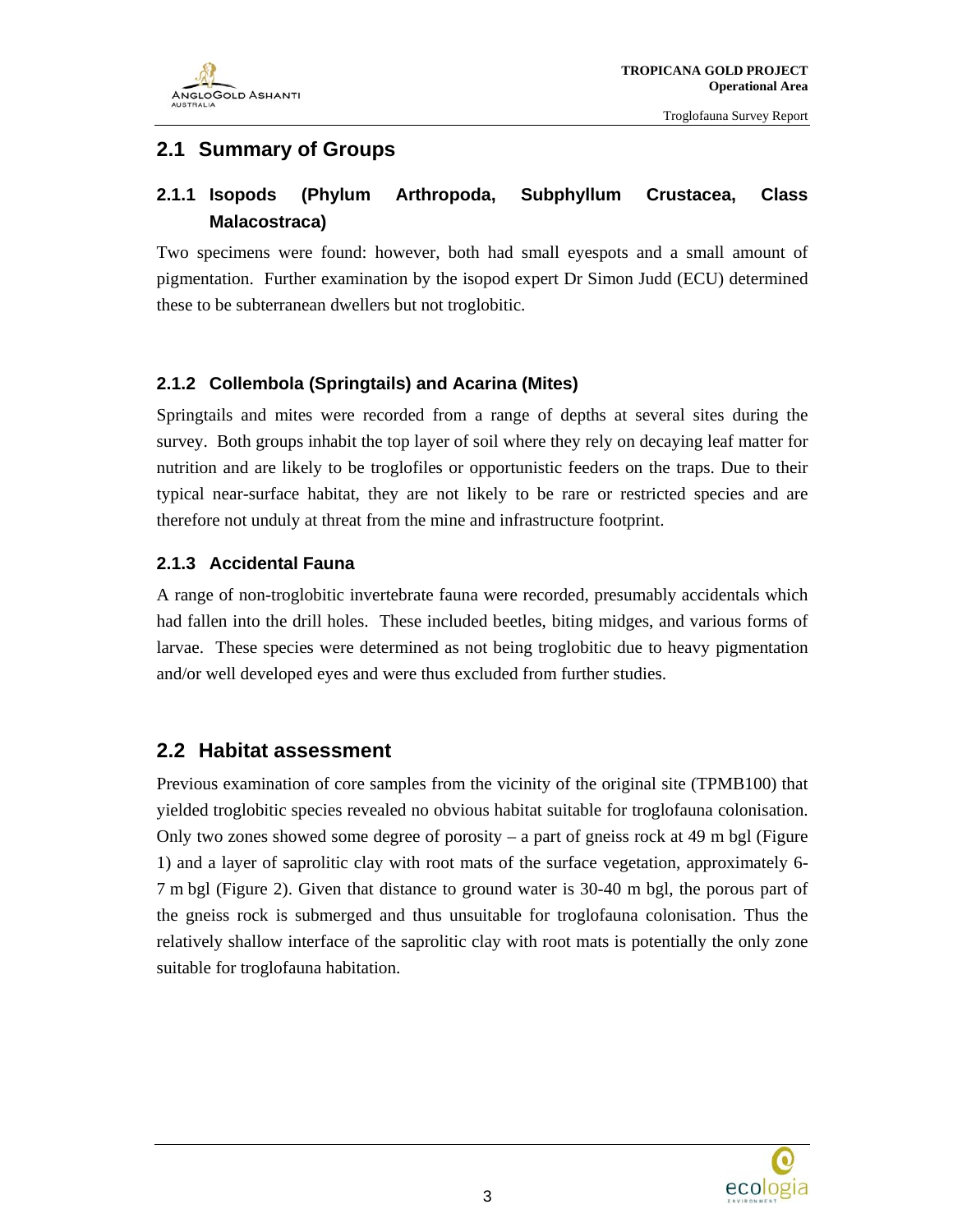

**Figure 1** Layer of Gneiss Rock 49 M bgl with Small Void Spaces. This Zone is Normally Submerged in Ground Water and thus Uninhabitable for Troglofauna.



Figure 2 **Interface of Saprolitic Clay and Root Mats Approx. 6 M bgl. This Layer** Contains Very Small Voids Created by Roots of Surface Vegetation and thus Could Potentially be Utilised as Habitat by Troglofauna.

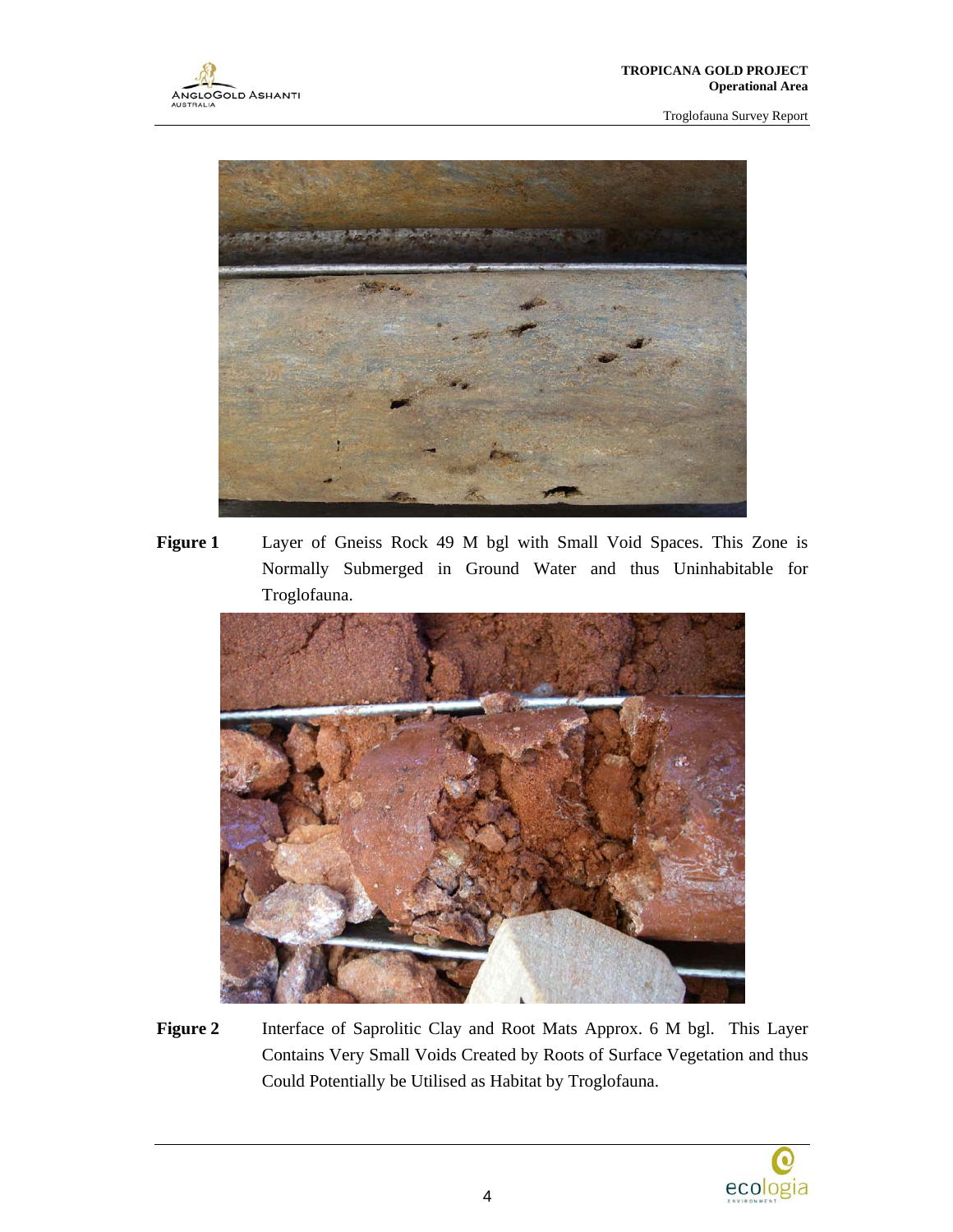

## **3.0 DISCUSSION**

To date, the additional sampling programme has not yielded any more troglobitic species (in particular the dipluran and the centipede) outside of the TGP impact area. The known distribution of both the centipede and the dipluran is currently restricted within the mine and infrastructure footprint and therefore fully impacted by the TGP. In particular, the centipede was located in the middle of the proposed pit outline whereas the dipluran was located in the proposed tailings dam area. The isopods are only partially impacted as they were located both inside and outside the proposed mining area (Table 2).

It remains difficult to determine which part of the geology the troglofauna in the TGP operational area occupy. The most prospective candidate for the suitable subterranean habitat is possibly the interface of saprolitic clay and root mats, which contains small voids created by decayed roots. Layers of gneiss rock, which contain fissures and are porous, may also be suitable provided they are not submerged in the water column.

The Tropicana area is at the juncture of three regionally extensive bio domains, the Great Victoria Desert, the Eucla Basin-Nullarbor Plain, and the Yilgarn Craton. Individually, these domains cover a vast area of many hundreds square kilometres with only slight variations in climate, biogeography, landform and regolith expression. With the exception of extensive sand dune cover within the Great Victorian Desert proper, 15 to 25 percent of the neighbouring bio domains cover is of similar regolith duricrust found at Tropicana, which are likely to support troglofauna. Figure 3 displays the location of troglofauna specimens within the TGP area and the different regolith units they were found in.

As can be seen in Figure 4 the same regolith units that occur inside the TGP area where troglofauna specimens were found continue to extend outside the TGP area on a regional level. It is known that geologically old and stable terrain provide the best possibility of supporting the continuous presence of troglofauna. The regolith of the Tropicana region is a product of a long weathering history, having evolved on a stable land mass over millions of years and therefore would be appropriate in providing the necessary habitat required for troglofauna.

The stability of the subterranean habitat at Tropicana is influenced by the duricrust. Duricrust are less prone to environmental disturbance and are geologically stable and resistant to further weathering and erosion under present weathering conditions. The indurated caprock found in the Tropicana region protects the subsurface profile from water and sediment inundation, flooding during episodes of high rainfall and from dehydration during extended dry periods. The caprock insulates the subsurface from large fluctuations in external temperatures and maintains an ambient environment. The caprock also acts as a barrier to capillarity rise and therefore creates an environment in the subsurface which is constantly moist and humid (Lawrance 2009).

Despite the duricrust caprock tending to be massive and largely impermeable, structural cracks and solution pipes between slabs allow local access to the surface. Interconnecting cavities and voids are common and are linked by fractures and root canals. These features allow the profile to be well ventilated and provide access of water and oxygen and an allochthonous food supply for the subterranean ecosystems. This suggests the extensive duricrust found in the Tropicana regional area provides a stable regolith environment and highly favourable conditions necessary to sustain troglofauna (Lawrance 2009).

In conclusion, the presence of troglofauna at Tropicana has been confirmed by the location

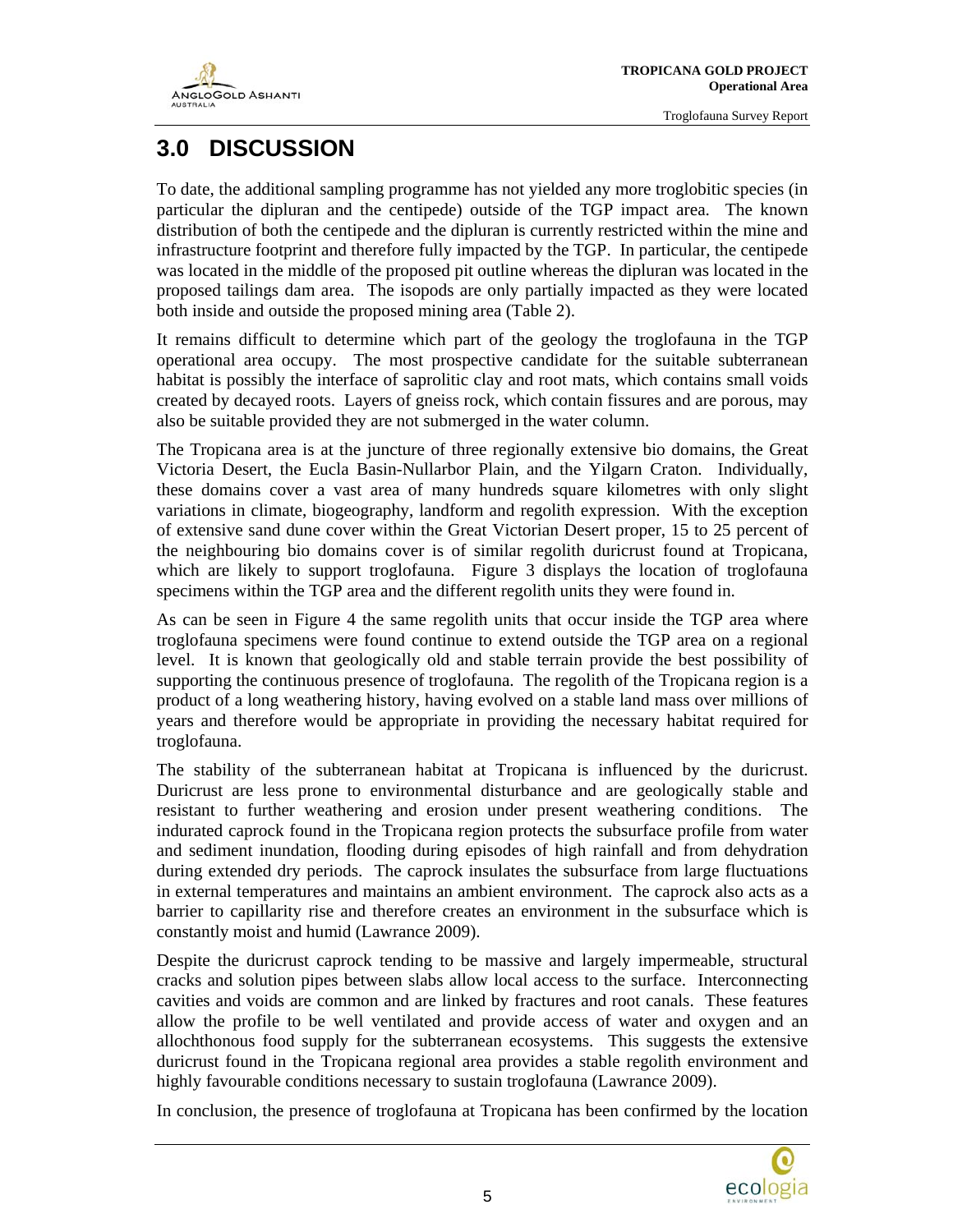of three species within the TGP area. Although to date their actual habitat has not been clearly defined, the Tropicana area has regolith that is highly favourable to the formation of stable subterranean troglofauna habitat. Due to the broad range of similar climate, biogeography, landform and regolith settings found in surrounding bio domains, similar potential troglofauna habitat is present over an extensive range outside the TGP area. It is therefore probable that all three troglofauna species recorded within the TGP area are located in areas not affected by the proposed TGP.

| Table 2 | Summary of Troglobitic Specimens Impacted by the Mine and Infrastructure |
|---------|--------------------------------------------------------------------------|
|         | Footprint of TGP (Full Impact in Red, Partial Impact in Black)           |

| <b>Class</b>        | Order                  | inside                  | outside         |  |  |
|---------------------|------------------------|-------------------------|-----------------|--|--|
|                     |                        | TPMB 100, TPD 057, TPRC |                 |  |  |
| <b>Malacostraca</b> | Isopoda (Slaters)      | 583, TPA 4270           | <b>TPA 3977</b> |  |  |
| Chilopoda           | Chilopoda (Centipedes) | <b>TPMB 099</b>         |                 |  |  |
| Entognatha          | Diplura (Diplurans)    | <b>TPA 3981</b>         |                 |  |  |

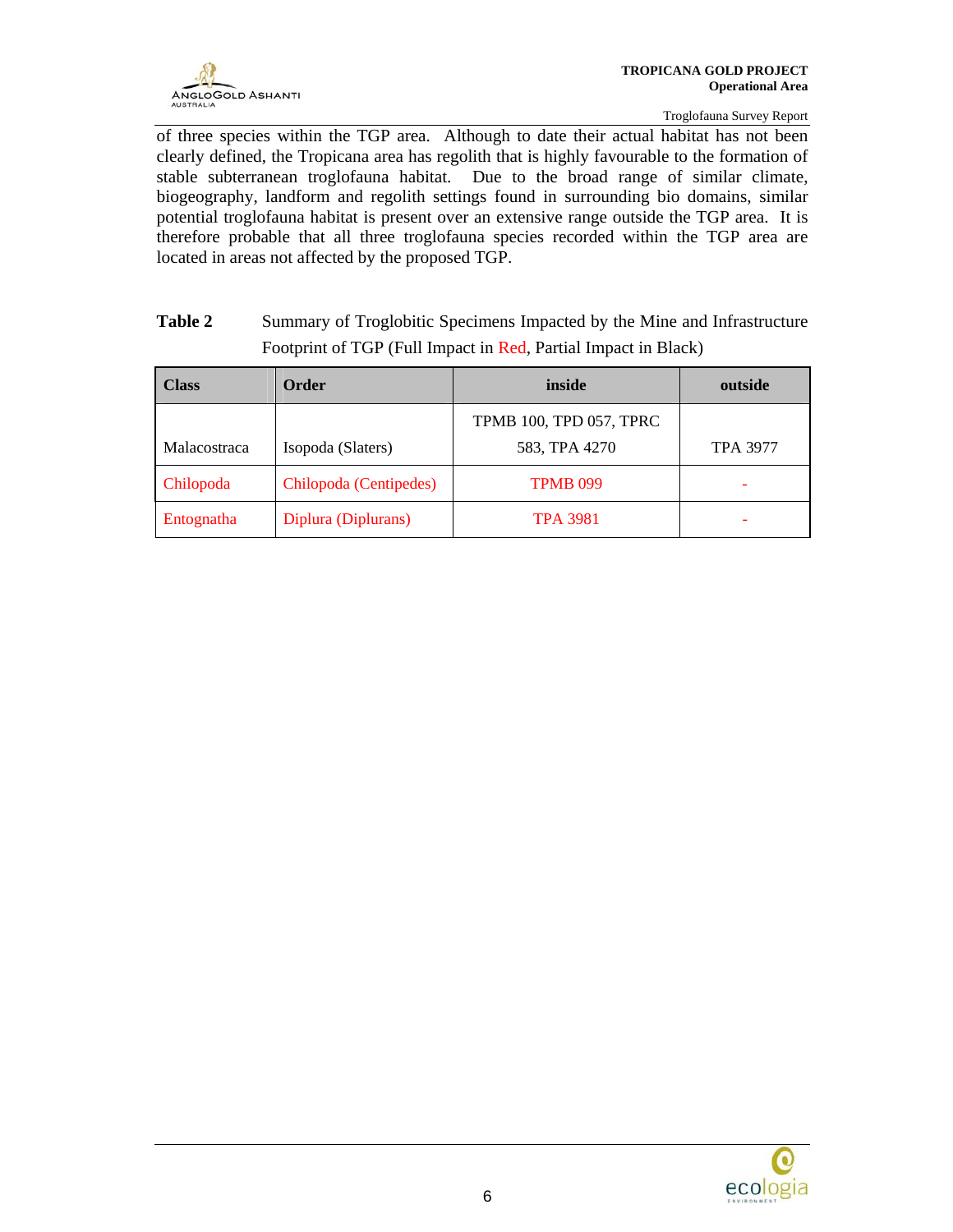



**Figure 3** Map Showing Troglofauna Specimen Locations and Regolith Units at Tropicana (Blue lines represent the Tropicana impact area, green diamonds show sampled troglofauna locations, dotted lines and different colour backgrounds indicate different regolith units).

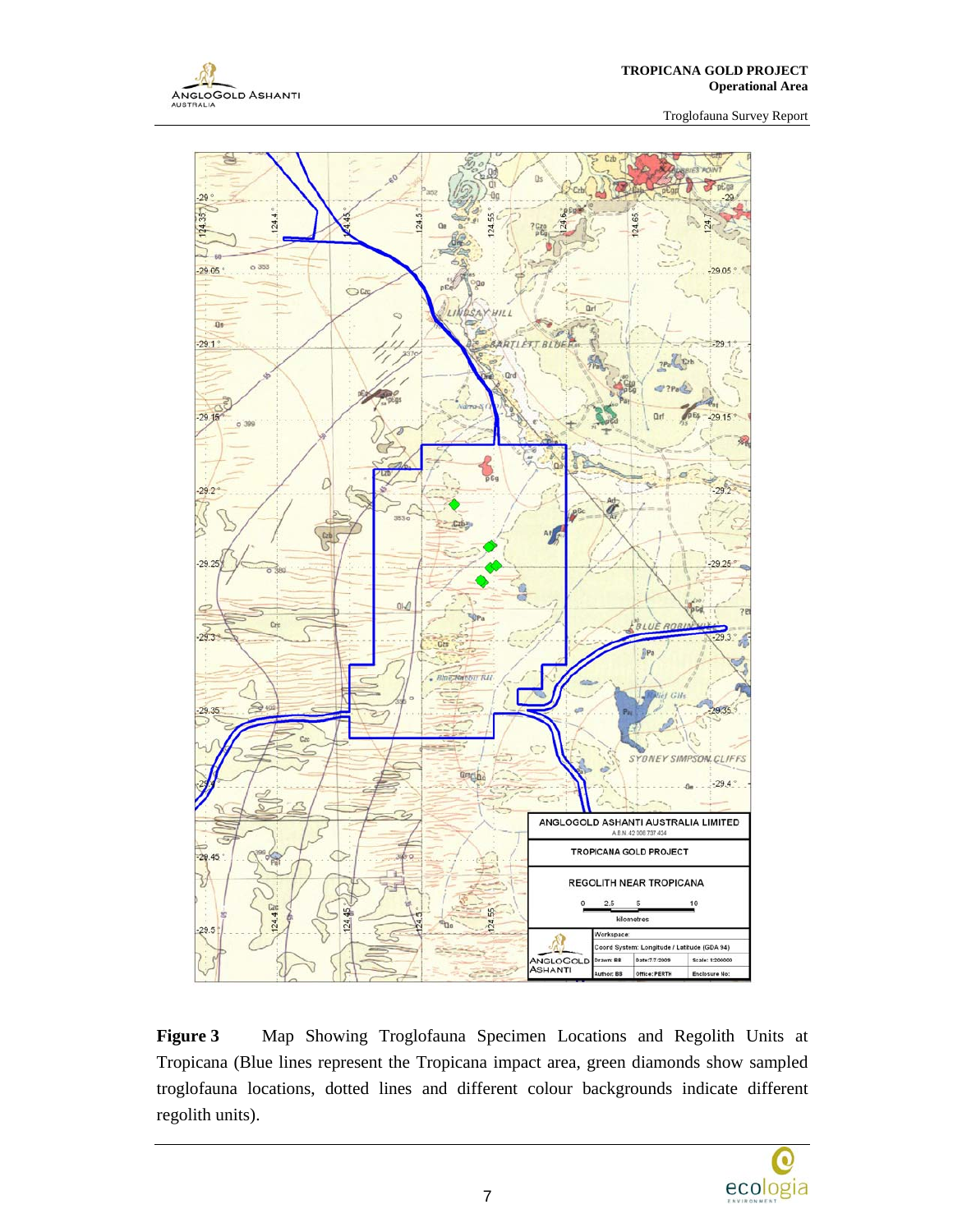



**Figure 4** Map Showing Regional Regolith Units at Tropicana (Blue lines represent the Tropicana impact area, dotted lines and different colour backgrounds indicate different regolith units).

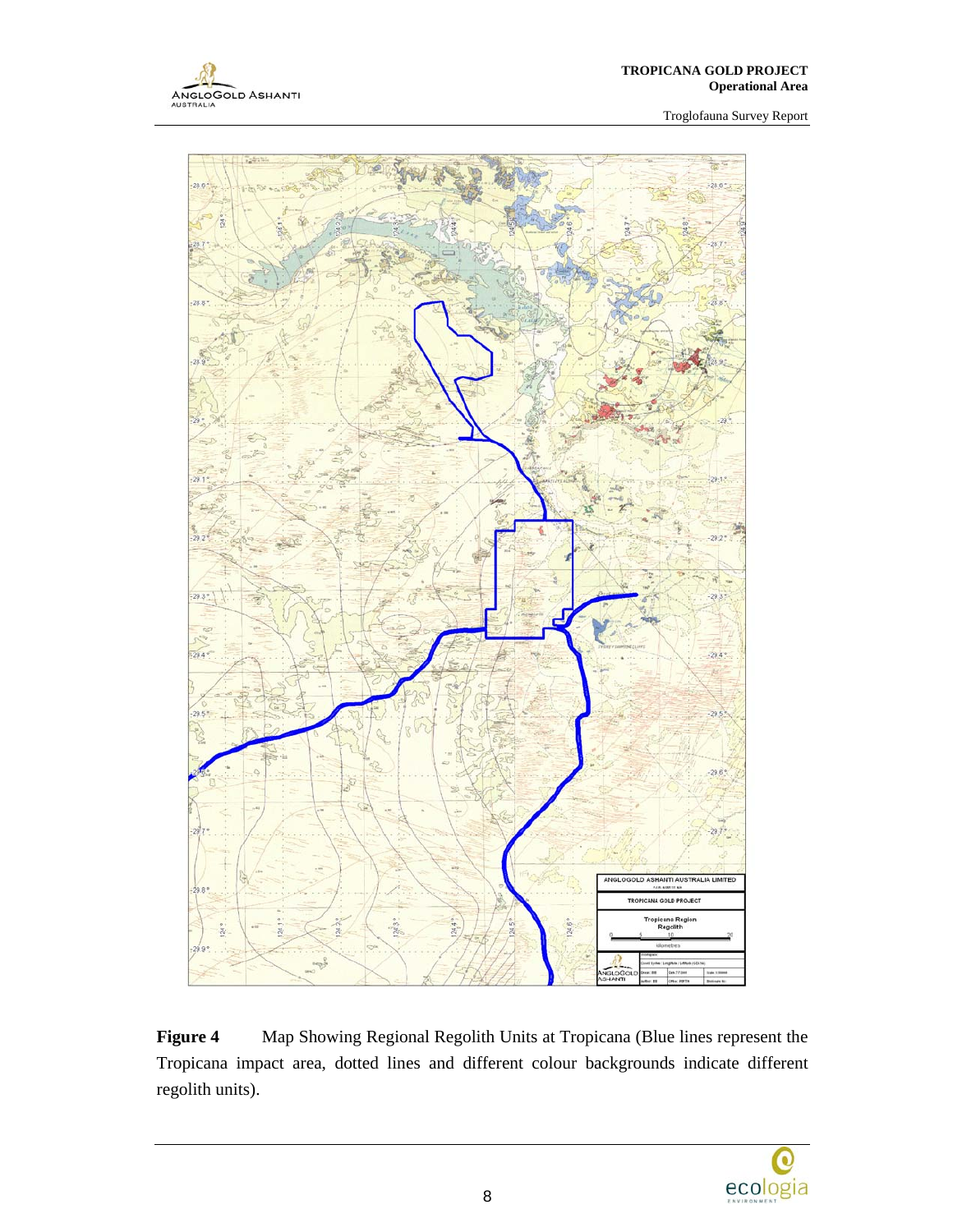## **4.0 MANAGEMENT RECOMENDATIONS**

Subterranean ecosystems and the fauna they support may face significant risks from a number of mining related processes, most significant of which is the ore extraction process itself, which directly removes the habitat and dependent species. Other risks to sub-surface dwelling species and communities may also occur as a result of surface operations, e.g. surface sealing or clearing and hydrocarbon and other contaminants (Humphreys 2001), which may impact upon the physical and chemical elements of the habitat. However, the lowering of the water table, associated with pit dewatering, may also impact upon troglofauna habitat by altering the humidity of those habitats. Troglofauna are very sensitive to subtle changes in their environment as they are generally adapted to an environment that sees only minor physical, chemical and biological change.

Mining, which is currently being proposed, could potentially have a significant impact on troglofauna habitat by:

- directly removing all or part of their habitat;
- changing the habitat temperature, humidity, elemental ratios, availability of organic matter and interrupting the food chain by exposing voids to atmospheric oxygen, water content and pollutants;
- lowering the water table sufficiently to effect the temperature and humidity of voids immediately above the water table; or
- contamination of habitats through hydrocarbon / chemical spills.

The following management recommendations may mitigate potential risks to troglobitic communities:

- Conducting further surveying using 'smelly baited' traps to increase likelihood of catching troglofauna.
- Confining impacts to the minimum area practical for the establishment of the mine and associated infrastructure.
- Preventing contamination of troglobitic habitats by hydrocarbon / chemical spills as per site procedures.
- Conducting further surveying prior to establishing new mining or infrastructure areas outside the proposed TGP footprint presented in the PER.

A risk assessment was undertaken to determine potential impacts arising from the TGP development on troglofauna and the residual impacts following the implementation of management strategies identified in this document. The 'Significance' of the risks is classified as either "High" (site/issue specific management programmes required, advice/approval from regulators required), "Medium" (specific management and procedures must be specified) or "Low" (managed by routine procedures). The impact risk assessment matrix is presented in Table 5.

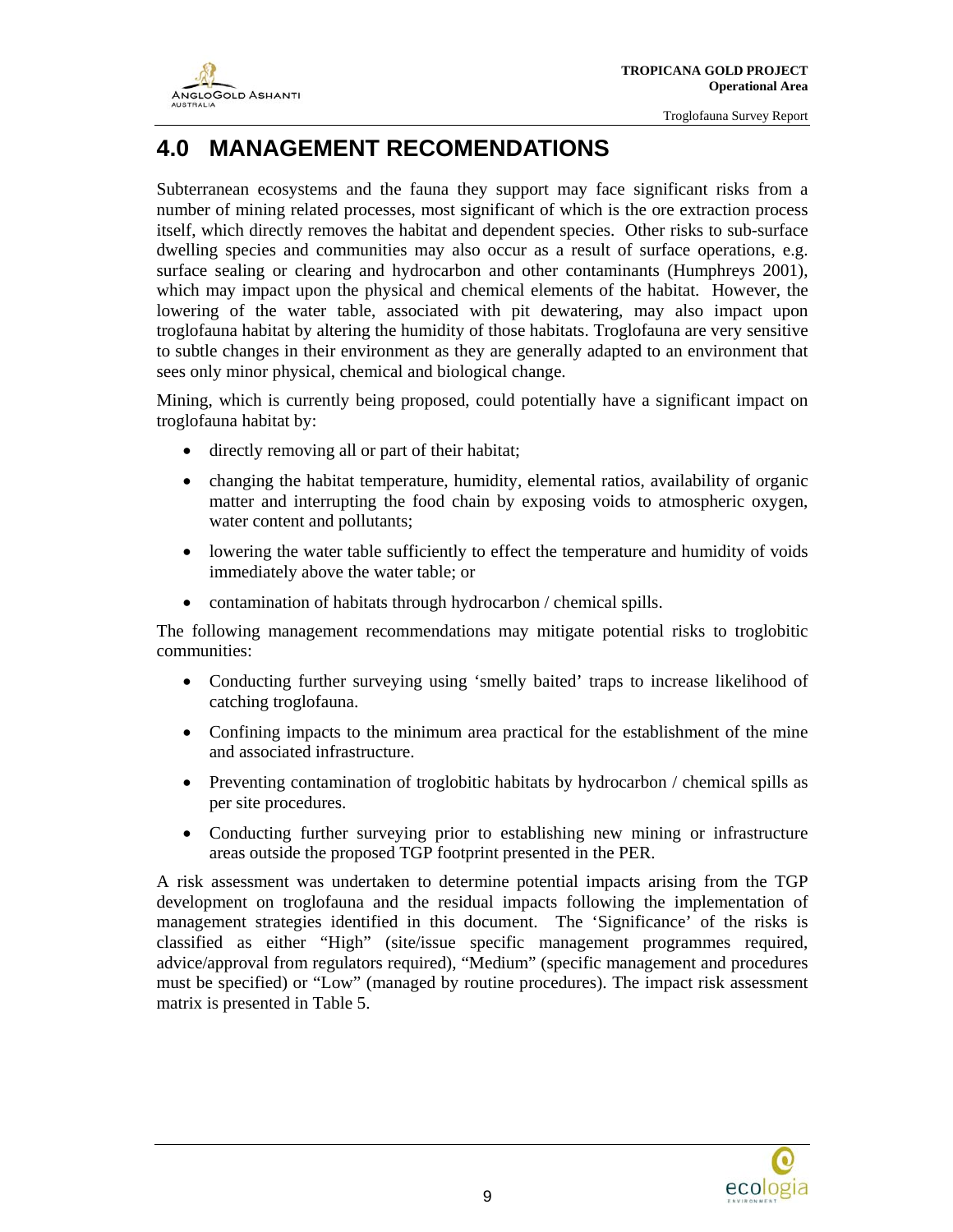

### **5.0 REFERENCES**

- Humphreys, W. F. 2001. Groundwater calcrete aquifers in the Australian arid zone: the context to an unfolding plethora of stygal biodiversity. Records of the Western Australian Museum, Supplement No. 64: Subterranean Biology in Australia 2000:63-83.
- Lawrance, L. 2009. Tropicana Gold Project: review of local and regional regolith types and distribution as potential troglofauna habitat. . Unpublished report for AngloGold Ashanti Australia Ltd.,

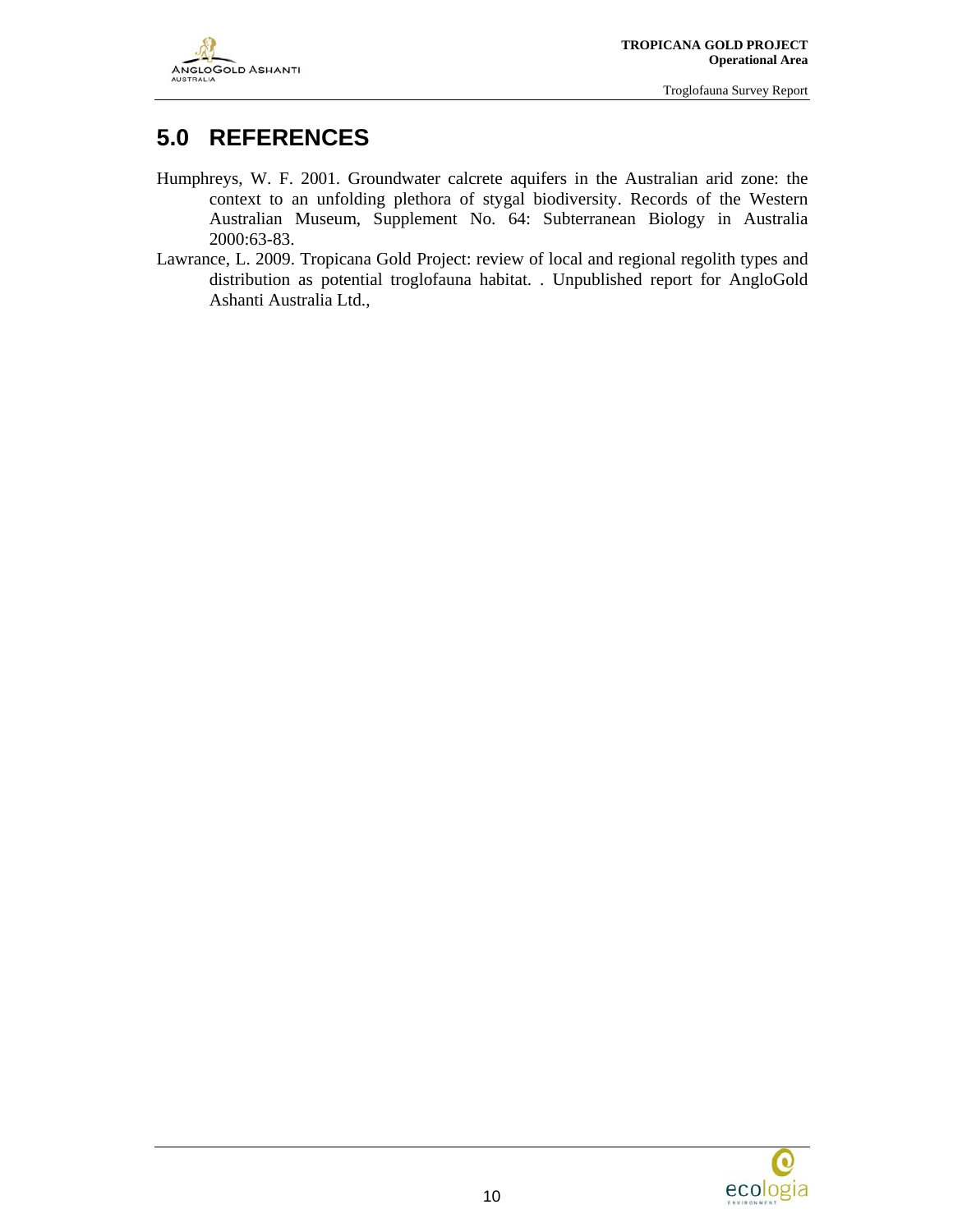

 **TROPICANA GOLD PROJECT Operational Area** 

Troglofauna Survey Report

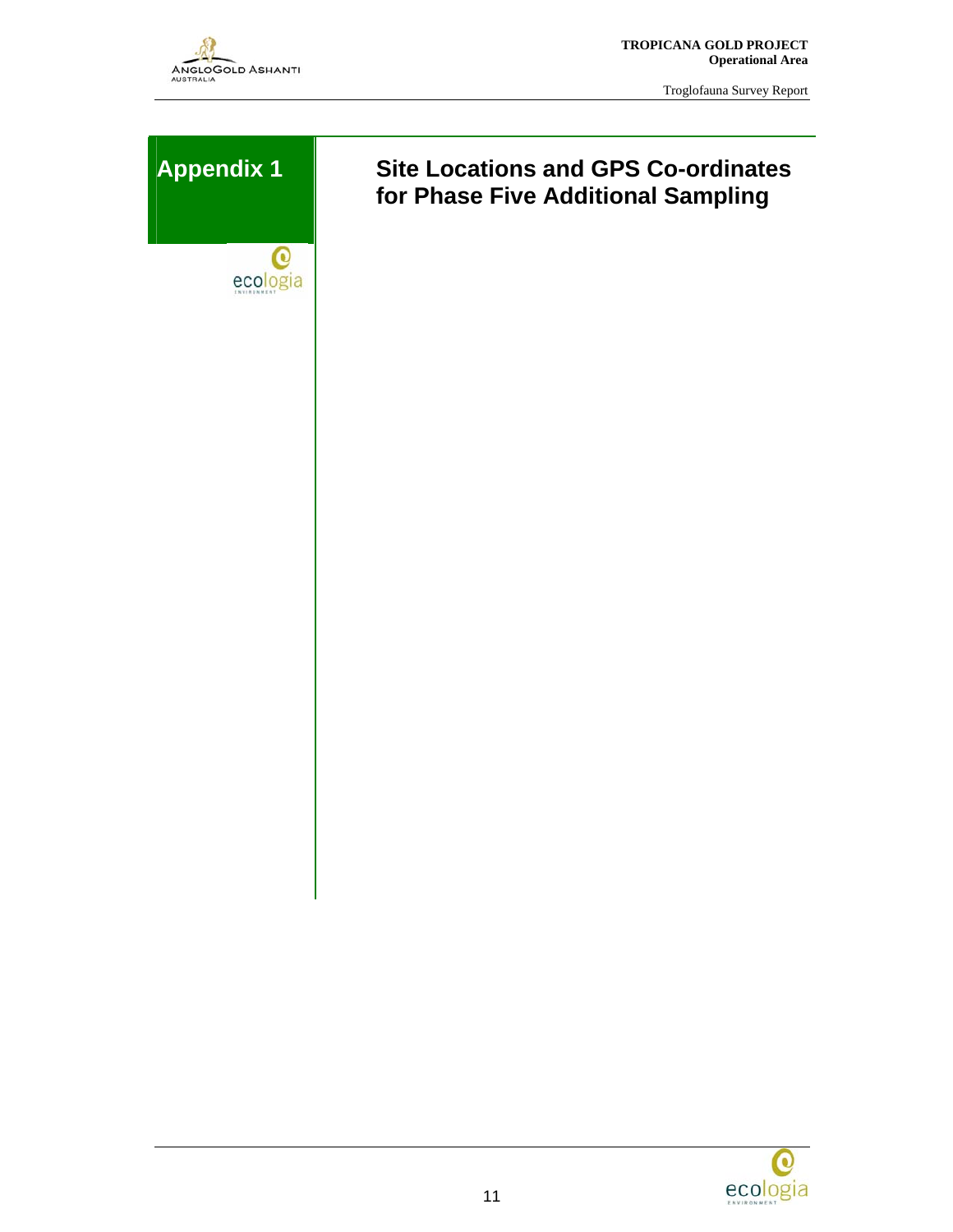Table 3 Sites Sampled During Phase Five, Round One (Trap Diameter 80 mm). All Holes Located Outside the Mine and Infrastructure Footprint. Stuck traps (samples not retrieved) in red.

|                |             |      |                 |                  | <b>Samples</b>   |
|----------------|-------------|------|-----------------|------------------|------------------|
| <b>HOLE ID</b> | Depth $(m)$ | Zone | <b>Eastings</b> | <b>Northings</b> | <b>Collected</b> |
| <b>TCA011</b>  | 22          | 51J  | 628797          | 6749631          | 1                |
| <b>TCA060</b>  | 59          | 51J  | 629997          | 6751230          | 1                |
| <b>TCA062</b>  | 42          | 51J  | 630397          | 6751231          | 1                |
| <b>TPA2312</b> | 31          | 51J  | 625709          | 6744616          | 1                |
| <b>TPA2695</b> | 25          | 51J  | 628870          | 6741950          | 1                |
| <b>TPA2698</b> | 44          | 51J  | 627770          | 6742750          | $\mathbf{1}$     |
| <b>TPA3272</b> | 19          | 51J  | 636868          | 6744436          | $\mathbf{1}$     |
| <b>TPA1967</b> | 22          | 51J  | 645700          | 6744544          | $\overline{0}$   |
| <b>TPA1961</b> | 23          | 51J  | 644500          | 6744367          | $\mathbf{1}$     |
| <b>TPA1953</b> | 24          | 51J  | 642874          | 6744402          | $\mathbf{1}$     |
| <b>TPA3280</b> | 30          | 51J  | 640054          | 6744400          | 1                |
| <b>TPA3275</b> | 32          | 51J  | 638075          | 6744372          | $\mathbf{0}$     |
| <b>TPA3268</b> | 24          | 51J  | 635257          | 6744523          | $\overline{0}$   |
| <b>TPA3258</b> | 25          | 51J  | 631260          | 6745052          | $\mathbf{1}$     |
| <b>TPA2678</b> | 20          | 51J  | 627269          | 6741145          | $\mathbf{1}$     |
| <b>TPA2703</b> | 18          | 51J  | 628754          | 6742758          | $\mathbf{1}$     |
| <b>TPA2709</b> | 25          | 51J  | 628270          | 6743550          | 1                |
| <b>TPA3308</b> | 40          | 51J  | 628058          | 6736004          | $\mathbf{1}$     |
| <b>TPA3316</b> | 25          | 51J  | 631261          | 6735999          | $\mathbf{1}$     |
| <b>TPA3320</b> | 16          | 51J  | 632854          | 6736000          | $\mathbf{1}$     |
| <b>TPA3324</b> | 15          | 51J  | 634456          | 6736006          | $\mathbf{1}$     |
| <b>TPA3329</b> | 20          | 51J  | 636454          | 6736000          | $\mathbf{1}$     |
| <b>TCA026</b>  | 30          | 51J  | 631841          | 6749630          | $\overline{0}$   |
| <b>TCA020</b>  | 13          | 51J  | 630597          | 6749631          | 1                |
| <b>TCA051</b>  | 30          | 51J  | 631997          | 6750431          | $\mathbf{1}$     |
| <b>TCA040</b>  | 33          | 51J  | 629797          | 6750431          | $\mathbf{1}$     |
| <b>TCA097</b>  | 18          | 51J  | 632597          | 6752831          | $\mathbf{1}$     |
| <b>TCA495</b>  | 19          | 51J  | 631800          | 6752830          | $\mathbf{1}$     |
| <b>TCA497</b>  | 19          | 51J  | 631400          | 6752830          | $\mathbf{1}$     |
| <b>TCA500</b>  | 12          | 51J  | 630800          | 6752830          | 1                |
| <b>TCA120</b>  | 31          | 51J  | 632607          | 6753630          | $\mathbf{1}$     |
| <b>TCA164</b>  | 21          | 51J  | 635197          | 6755231          | $\mathbf{1}$     |
| <b>TPA2874</b> | 19          | 51J  | 635991          | 6755117          | $\mathbf{1}$     |
| <b>TPA1502</b> | 19          | 51J  | 641977          | 6756410          | $\mathbf{1}$     |
| <b>TPA887</b>  | 14 & 20     | 51J  | 637823          | 6756046          | 2                |
| <b>TPA2882</b> | 21          | 51J  | 636403          | 6756186          | 1                |
| <b>TPA1501</b> | 21          | 51J  | 641782          | 6756463          | 1                |
| <b>TPA371</b>  | 21          | 51J  | 642600          | 6756000          | 1                |
| <b>TPA368</b>  | 23          | 51J  | 643194          | 6755997          | $\mathbf{1}$     |
| <b>TPA4466</b> | 12          | 51J  | 644201          | 6756003          | 1                |
| TPA4412        | 10          | 51J  | 644998          | 6756922          | $\mathbf{1}$     |
| <b>TPA4409</b> | 11          | 51J  | 644699          | 6756921          | $\mathbf{1}$     |
| <b>TPA4493</b> | 10          | 51J  | 644300          | 6755600          | 1                |

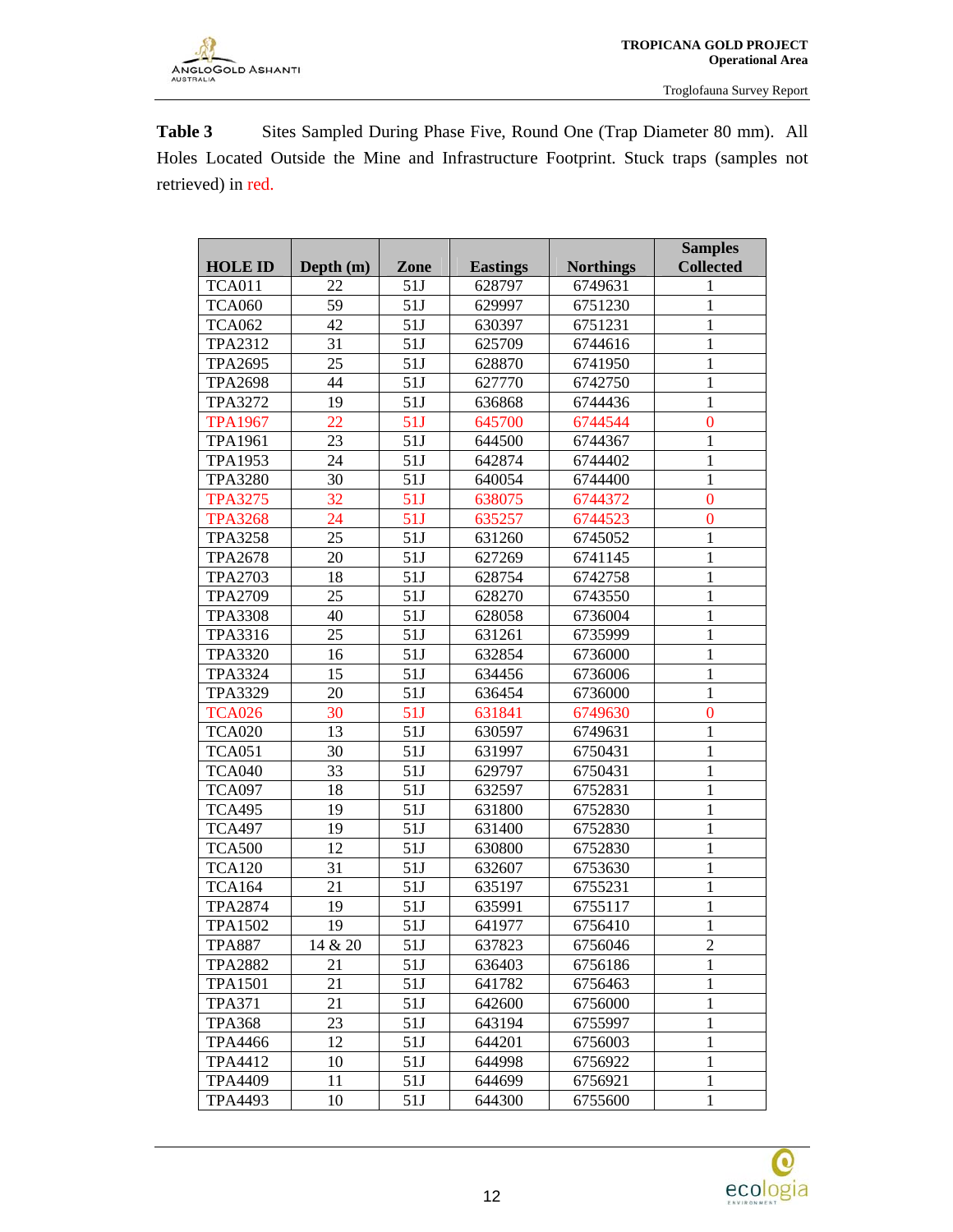

|                |                 |      | <b>Samples</b>  |                  |                  |
|----------------|-----------------|------|-----------------|------------------|------------------|
| <b>HOLE ID</b> | Depth (m)       | Zone | <b>Eastings</b> | <b>Northings</b> | <b>Collected</b> |
| <b>TPA4492</b> | 15              | 51J  | 644200          | 6755600          | 1                |
| <b>TPA911</b>  | 29              | 51J  | 639624          | 6756853          | $\mathbf{1}$     |
| <b>TPA901</b>  | 20              | 51J  | 637636          | 6756841          | $\mathbf{1}$     |
| <b>TPA698</b>  | 10              | 51J  | 637027          | 6756848          | $\mathbf{1}$     |
| <b>TPA2884</b> | 19              | 51J  | 635603          | 6756699          | $\mathbf{1}$     |
| <b>TPA1943</b> | 19              | 51J  | 647511          | 6748115          | $\mathbf{1}$     |
| <b>TPA1940</b> | 21              | 51J  | 646898          | 6747997          | $\mathbf{1}$     |
| <b>TPA1932</b> | 32              | 51J  | 645300          | 6747770          | $\mathbf{1}$     |
| <b>TPA1928</b> | 18              | 51J  | 643910          | 6747813          | $\mathbf{1}$     |
| <b>TPA1922</b> | 38              | 51J  | 643300          | 6747799          | $\mathbf{1}$     |
| <b>SLA600</b>  | $\overline{21}$ | 51J  | 650100          | 6749800          | $\mathbf{1}$     |
| <b>SLA567</b>  | 21              | 51J  | 650300          | 6750400          | $\mathbf{1}$     |
| TPA4431        | 10              | 51J  | 644100          | 6756500          | $\mathbf{1}$     |
| TPA4436        | 22              | 51J  | 644600          | 6756500          | $\mathbf{1}$     |
| <b>TPA4427</b> | 30              | 51J  | 643400          | 6756510          | $\overline{0}$   |
| <b>TPA4491</b> | 25              | 51J  | 644100          | 6755600          | $\mathbf{0}$     |
| <b>KMA032</b>  | 53              | 51J  | 642700          | 6755200          | $\overline{0}$   |
| <b>KMA029</b>  | 15              | 51J  | 642100          | 6755200          | $\overline{0}$   |
| <b>KMA065</b>  | 11              | 51J  | 642700          | 6754400          | $\overline{0}$   |
| <b>KMA151</b>  | 33              | 51J  | 643100          | 6752800          | $\mathbf{1}$     |
| <b>KMA147</b>  | 14              | 51J  | 642305          | 6752817          | $\mathbf{1}$     |
| <b>SLA575</b>  | 22              | 51J  | 651200          | 6750200          | $\mathbf{1}$     |
| <b>SLA574</b>  | 14              | 51J  | 650300          | 6750200          | $\mathbf{1}$     |
| <b>SLA578</b>  | 22              | 51J  | 651500          | 6750200          | $\mathbf{1}$     |
| <b>SLA098</b>  | 20              | 51J  | 650000          | 6750200          | $\mathbf{1}$     |
| <b>SLA095</b>  | 13              | 51J  | 649700          | 6750200          | $\mathbf{1}$     |
| <b>SLA583</b>  | 14              | 51J  | 649900          | 6750000          | $\mathbf{1}$     |
| <b>SLA580</b>  | $\overline{7}$  | 51J  | 649600          | 6750000          | $\mathbf{1}$     |
| <b>SLA587</b>  | 6               | 51J  | 650300          | 6750000          | $\mathbf{1}$     |
| <b>SLA585</b>  | 15              | 51J  | 650100          | 6750000          | $\mathbf{1}$     |
| <b>SLA601</b>  | 20              | 51J  | 650200          | 6749800          | $\mathbf{1}$     |
| <b>SLA595</b>  | 10 & 20         | 51J  | 649300          | 6749800          | $\overline{2}$   |
| <b>SLA599</b>  | 13              | 51J  | 650000          | 6749800          | $\mathbf{1}$     |

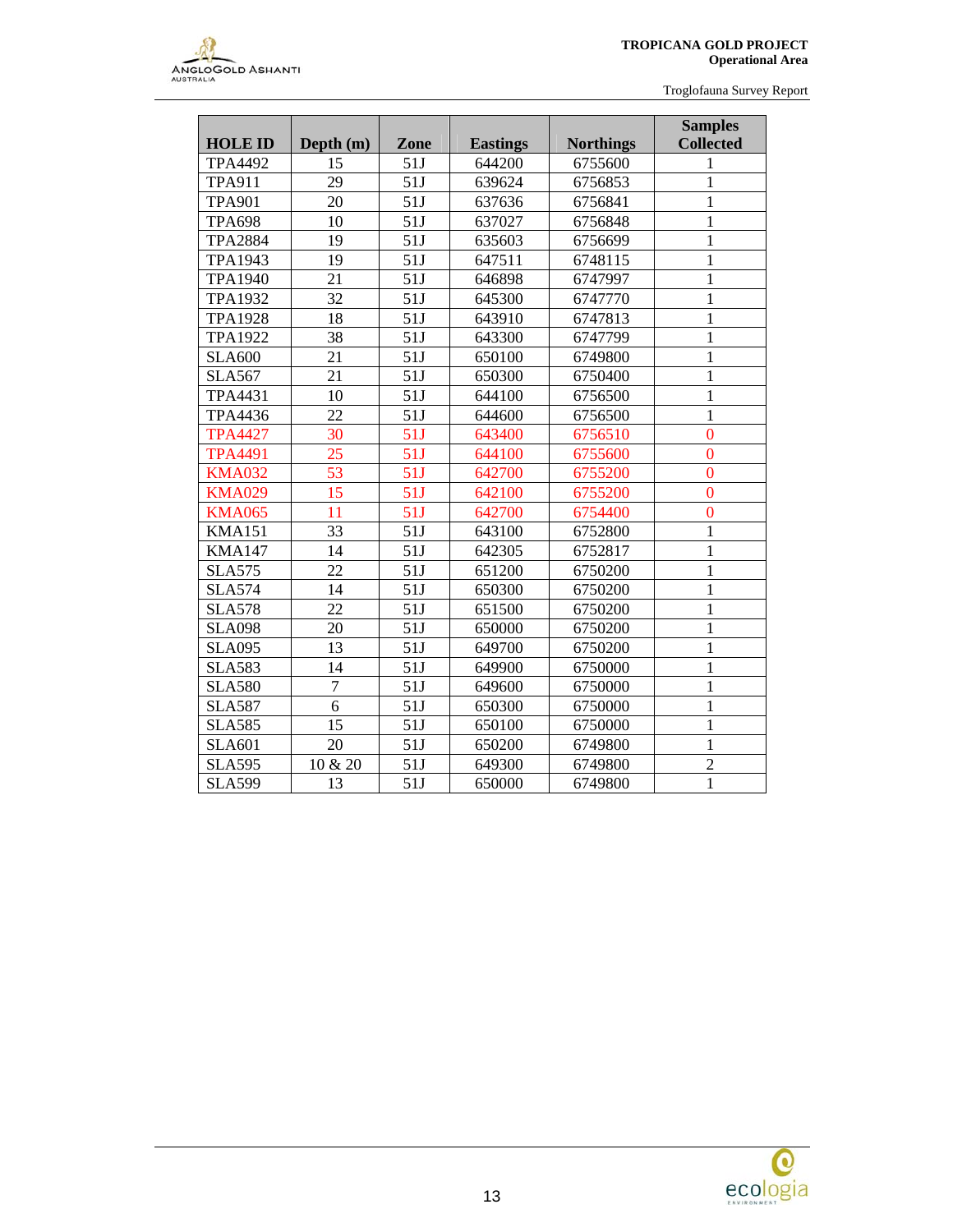Table 4 Sites Sampled During Phase Five, Round Two (Trap Diameter 80 mm). All Holes Located Outside the Mine and Infrastructure Footprint. Stuck Traps (samples not retrieved) in red.

| Hole ID       | Depth (m)      | <b>Eastings</b> | <b>Northings</b> | No of samples    |  |  |
|---------------|----------------|-----------------|------------------|------------------|--|--|
| <b>TUA045</b> | 15             | 648650          | 6774200          | 1                |  |  |
| <b>TTA309</b> | 13             | 645000          | 6773750          | $\mathbf{1}$     |  |  |
| <b>TTA307</b> | 13             | 644000          | 6773500          | $\mathbf{1}$     |  |  |
| <b>TTA306</b> | 5              | 643500          | 6773500          | $\mathbf{1}$     |  |  |
| <b>TTA300</b> | 15 & 36        | 640515          | 6773500          | $\overline{2}$   |  |  |
| <b>TTA298</b> | 10             | 639500          | 6773500          | $\mathbf{1}$     |  |  |
| <b>TTA297</b> | 27             | 639000          | 6773500          | $\boldsymbol{0}$ |  |  |
| <b>TTA338</b> | 22             | 640476          | 6772033          | $\mathbf{1}$     |  |  |
| <b>TTA336</b> | 19             | 640137          | 6771092          | $\mathbf{1}$     |  |  |
| <b>TTA335</b> | 10             | 639968          | 6770621          | $\mathbf{1}$     |  |  |
| <b>TTA325</b> | 21             | 639000          | 6769200          | $\mathbf{1}$     |  |  |
| <b>TTA322</b> | 51             | 637500          | 6769200          | $\mathbf{1}$     |  |  |
| <b>TTA321</b> | 20             | 637000          | 6769200          | $\mathbf{1}$     |  |  |
| <b>TTA317</b> | 11             | 635000          | 6769200          | 1                |  |  |
| <b>TTA316</b> | 7 & 23         | 634500          | 6769200          | $\overline{c}$   |  |  |
| <b>TTA328</b> | 16             | 640500          | 6769200          | $\mathbf{1}$     |  |  |
| <b>TTA322</b> | 11             | 642500          | 6769200          | $\mathbf{1}$     |  |  |
| <b>SEA068</b> | 20             | 655800          | 6755400          | $\mathbf{1}$     |  |  |
| <b>SEA071</b> | 12             | 656100          | 6755400          | $\mathbf{1}$     |  |  |
| <b>SEA080</b> | $\overline{7}$ | 656500          | 6755800          | $\mathbf{1}$     |  |  |
| <b>SEA085</b> | 10             | 656300          | 6756200          | $\mathbf{1}$     |  |  |
| <b>SEA083</b> | 12             | 655900          | 6756200          | $\mathbf{1}$     |  |  |
| <b>SEA082</b> | 8              | 655700          | 6756200          | $\mathbf{1}$     |  |  |
| <b>SEA038</b> | 7              | 655500          | 6755000          | $\mathbf{1}$     |  |  |
| <b>SEA041</b> | 12             | 655900          | 6755000          | $\mathbf{1}$     |  |  |
| <b>SEA047</b> | 10             | 656500          | 6755000          | $\mathbf{1}$     |  |  |
| <b>SEA001</b> | 12             | 654900          | 6753800          | $\boldsymbol{0}$ |  |  |
| <b>SEA099</b> | 5              | 655519          | 6753813          | $\mathbf{1}$     |  |  |
| <b>TPA209</b> | 31             | 644990          | 6763242          | $\mathbf{1}$     |  |  |
| <b>TTA362</b> | 11             | 641157          | 6763300          | $\mathbf{1}$     |  |  |
| <b>TTA360</b> | 15             | 640180          | 6763439          | $\mathbf{1}$     |  |  |
| <b>TTA359</b> | 15             | 639727          | 6763510          | 1                |  |  |
| <b>TTA358</b> | 10             | 639214          | 6763573          | $\mathbf{1}$     |  |  |
| <b>TTA354</b> | 7              | 637214          | 6763712          | $\mathbf{1}$     |  |  |
| <b>TTA349</b> | 5              | 635754          | 6763483          | $\mathbf{1}$     |  |  |
| <b>TTA348</b> | 25             | 635148          | 6763383          | $\boldsymbol{0}$ |  |  |
| <b>TTA347</b> | 21             | 634661          | 6763300          | 1                |  |  |
| <b>TTA345</b> | 8              | 633683          | 6763135          | $\mathbf{1}$     |  |  |

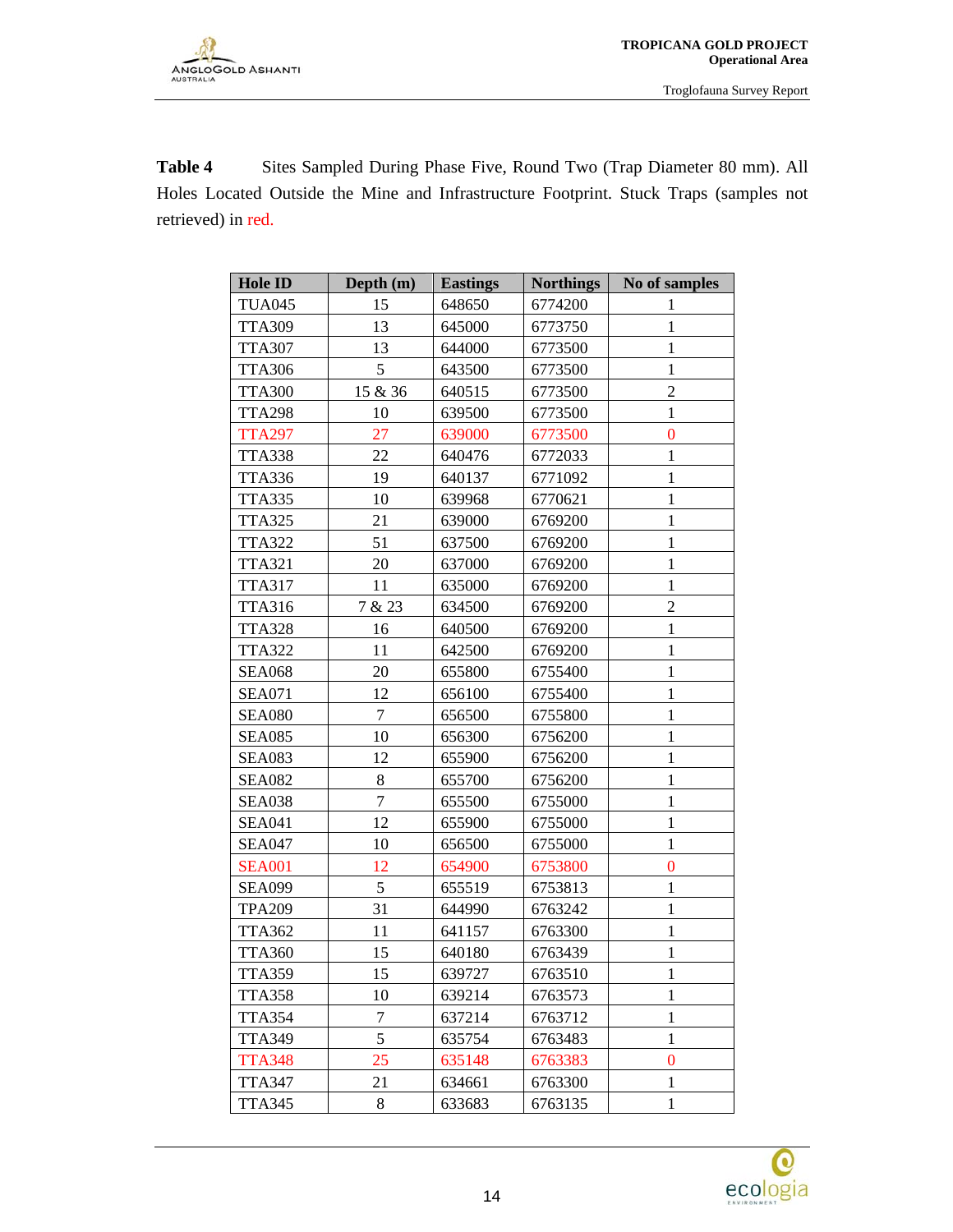

#### **TROPICANA GOLD PROJECT Operational Area**

Troglofauna Survey Report

| <b>Hole ID</b> | Depth $(m)$ | <b>Eastings</b> | <b>Northings</b> | No of samples |
|----------------|-------------|-----------------|------------------|---------------|
| <b>TTA344</b>  | 45          | 633200          | 6763054          |               |
| <b>TPA3227</b> | 31          | 655265          | 6754280          |               |
| <b>TPA3229</b> | 6           | 656075          | 6754303          |               |
| <b>TPA3230</b> | 10          | 656481          | 6754300          |               |
| <b>TPA3231</b> | 15          | 656851          | 6754315          |               |
| <b>TPA3232</b> | 15          | 657263          | 6754330          |               |
| <b>TPA3237</b> | 22          | 659270          | 6754400          |               |

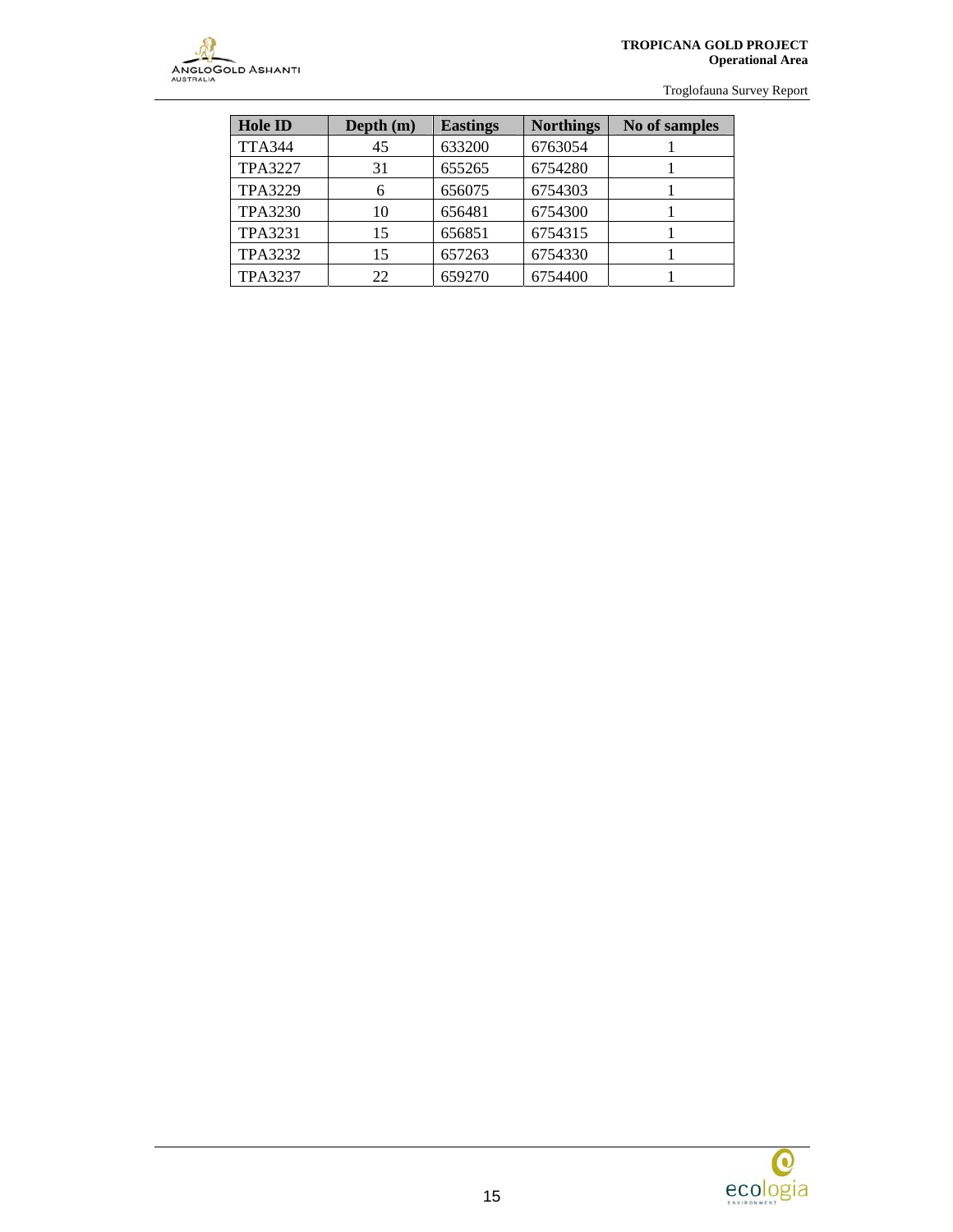

 **TROPICANA GOLD PROJECT Operational Area** 

Troglofauna Survey Report





### **Appendix 2 Biological Environmental Impact Risk Assessment for Troglofauna at Tropicana Gold Project**

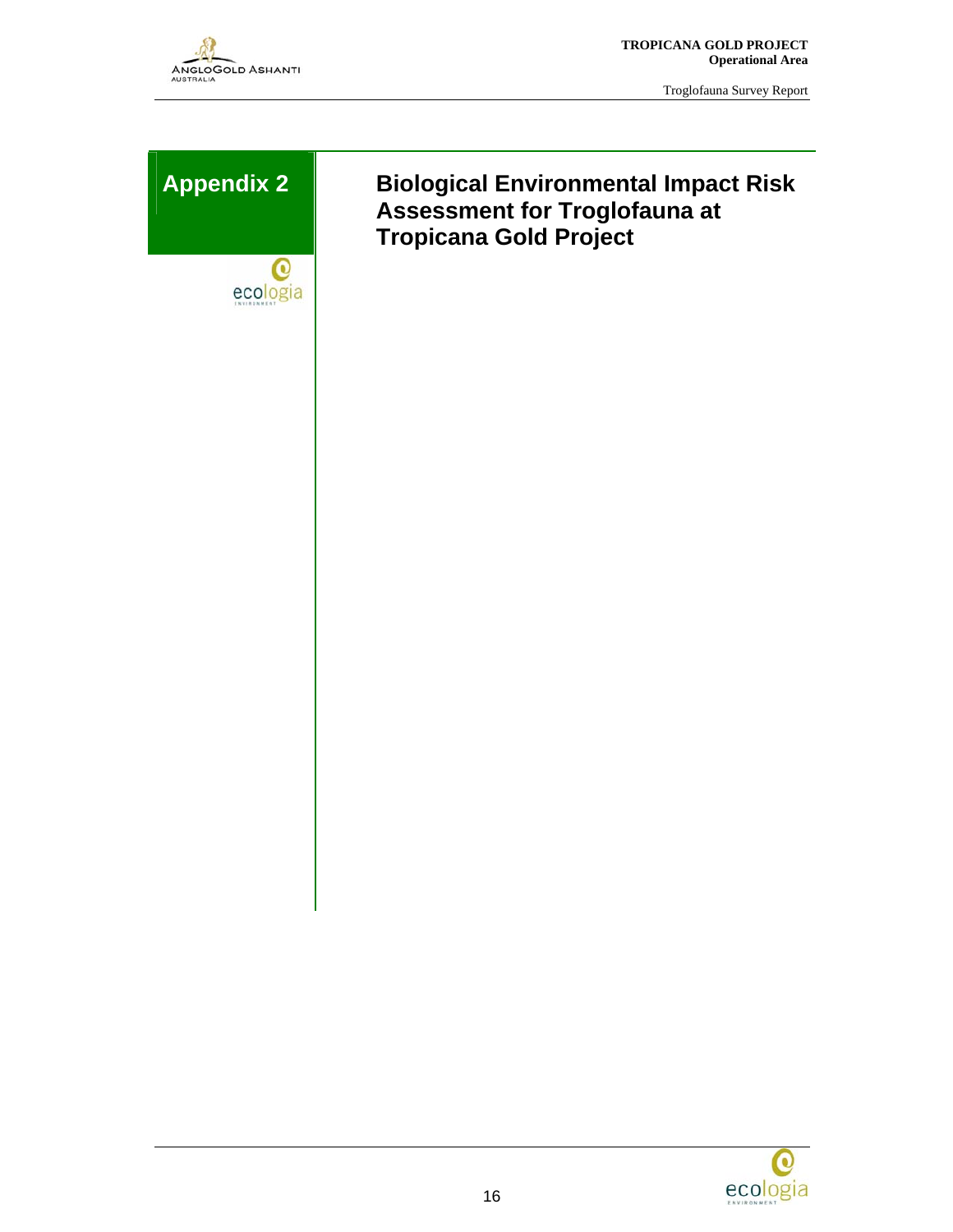

Table 5 Risk Assessment to Determine Potential Impacts Arising From the TGP Development on Troglofauna and the Residual Impacts Following the Implementation of Management Strategies.

| <b>Biological Environmental Impact Risk Assessment</b> |                                                                                                 |                                            |                      |          |                 |              |                                                                                                                                                                                                                                                                                                         |                      |      |                |              |
|--------------------------------------------------------|-------------------------------------------------------------------------------------------------|--------------------------------------------|----------------------|----------|-----------------|--------------|---------------------------------------------------------------------------------------------------------------------------------------------------------------------------------------------------------------------------------------------------------------------------------------------------------|----------------------|------|----------------|--------------|
| <b>AGAA Tropicana Gold Project</b>                     |                                                                                                 | Location: Great Victoria Desert            |                      |          |                 |              | Date: 01/03/09                                                                                                                                                                                                                                                                                          |                      |      |                |              |
|                                                        |                                                                                                 |                                            | <b>Inherent Risk</b> |          |                 |              |                                                                                                                                                                                                                                                                                                         | <b>Residual Risk</b> |      |                |              |
| <b>Risk Issue</b>                                      | <b>Aspect (Event)</b>                                                                           | Impact                                     | kelihood             | onsequen | Level<br>Risk l | Significance | <b>Controls</b>                                                                                                                                                                                                                                                                                         | kelihood             | eque | evel           | Significance |
| <b>Mine Site: AGAA TGP</b>                             |                                                                                                 |                                            |                      |          |                 |              |                                                                                                                                                                                                                                                                                                         |                      |      |                |              |
| Mining Operations                                      | Construction of Tropicana / Removal of<br>Havana pits                                           | troglofauna<br>species and<br>habitat      | 5                    | з        | 15              | <b>High</b>  | No controls are available for pit construction; however<br>further sampling outside the mining and infrastructure<br>footprint should be conducted to locate species in areas<br>not impacted by TGP and thus confirm that the impact on<br>troglofauna species located within the TGP is only partial. | 5                    |      | 10 I           | <b>Med</b>   |
| <b>Mining Operations</b>                               | Expansion of Tropicana /<br>Havana pits                                                         | Removal of<br>troglofauna<br>habitat       | 3                    | 3        | 9               |              | Med Ground disturbance should be restricted to that which is<br>necessary and outlined within this report. Boundaries<br>should be clearly defined in the field.                                                                                                                                        |                      | 3    | 3              | Low          |
| Changes to<br>groundwater<br>recharge regimes          | Water use for general mine Changes to<br>activities.                                            | humidity of<br>troglofauna<br>habitat      | 3                    | 3        | 9               | <b>Med</b>   | Ensure water consumption does not exceed aquifer<br>recharge rates.                                                                                                                                                                                                                                     |                      | 3    | 3              | Low          |
| Contamination of<br>Tropicana/ Havana<br>aquifers      | Nutrients, heavy metals or<br>other contaminants<br>adversely impacting<br>troglofauna habitats | Contamination of<br>troglofauna<br>habitat | 3                    | 3        | 9               |              | Med Spills to be cleaned immediately and reported to<br>supervisors.                                                                                                                                                                                                                                    | 1                    | 3    | 3 <sup>7</sup> | Low          |
| <b>Mining Operations</b>                               | Subterranean disturbance<br>from blasts and vibrations                                          | Disturbance to<br>animals and<br>habitat   | 3                    | 3        | 9               | <b>Med</b>   | Equipment maintenance and correct storage controls in<br>place. Disturbance should be restricted to that which is<br>necessary and outlined within this report. Boundaries<br>should be clearly defined in the field                                                                                    | 2                    | 2    | 4              | low          |